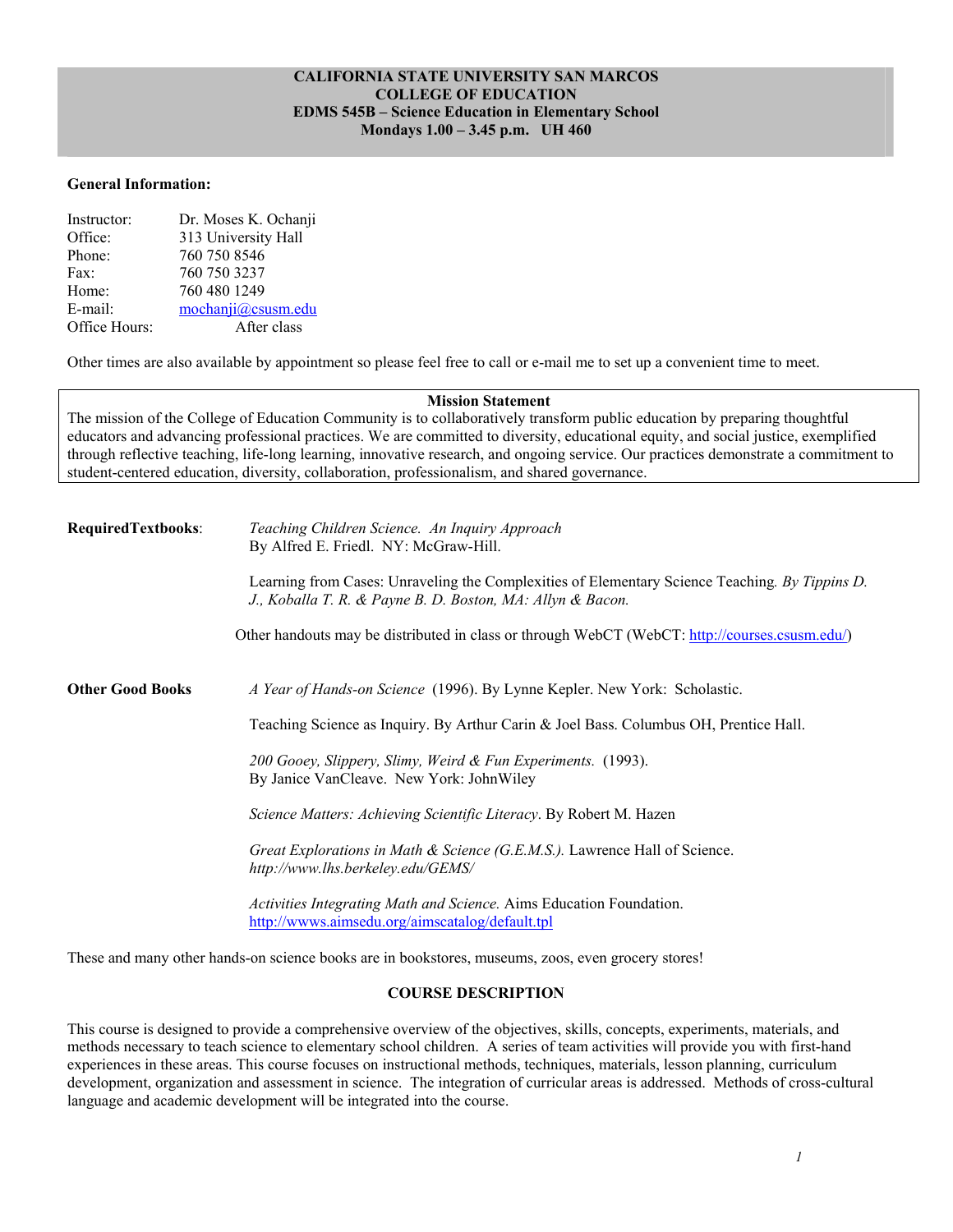### **COURSE OBJECTIVES**

By the end of this course, students should be able to

- 1. Demonstrate proficiency with inquiry skills of observing, measuring, inferring, classifying, predicting, verifying predictions, hypothesizing, isolating variables, interpreting data, and experimenting.
- 2. Identify exemplary materials (curriculum kits, science programs, textbooks, equipment, technology, ancillary materials) appropriate for elementary school children.
- 3. Demonstrate knowledge and understanding of the California Science Framework, the California Science Content Standards, and the National Science Education Standards.
- 4. Demonstrate an understanding of the physical, earth and life science concepts included in the K-8 California Science Content Standards, and how to design lessons to teach the concepts.
- 5. Use the Learning Cycle model of instruction to teach science in a contemporary manner.
- 6 Use technology in elementary science teaching.
- 7. Demonstrate confidence in leading and performing investigations designed to teach science concepts, science process skills, and scientific attitudes.
- 8. Use authentic methods of assessment to evaluate student learning of science concepts and processes.
- 9. Design an elementary science-teaching mini-unit.
- 10. Practice strategies to include all students in science (linguistically and culturally diverse, students with disabilities and other students with special needs).

### **INFUSED COMPETENCIES**

### **Authorization to Teach English Learners**

This credential program has been specifically designed to prepare teachers for the diversity of languages often encountered in California public school classrooms. The authorization to teach English learners is met through the infusion of content and experiences within the credential program, as well as additional coursework. Students successfully completing this program receive a credential with authorization to teach English learners.

(Approved by CCTC in SB 2042 Program Standards, August 02))

#### **Special Education**

Consistent with the intent to offer a seamless teaching credential in the College of Education, this course will demonstrate the collaborative infusion of special education competencies that reflect inclusive educational practices.

#### **Technology**

This course infuses technology competencies to prepare our candidates to use technologies, emphasizing their use in both teaching practice and student learning.

### **COURSE REQUIREMENTS**

### **COE Attendance Policy**

Due to the dynamic and interactive nature of courses in the College of Education, all students are expected to attend all classes and participate actively. Absences and late arrivals/early departures will affect the final grade. At a minimum, students must attend more than 80% of class time, or s/he may not receive a passing grade for the course at the discretion of the instructor. Individual instructors may adopt more stringent attendance requirements. Should the student have extenuating circumstances, s/he should contact the instructor as soon as possible.

For this class, if you miss 2 class sessions or are late (or leave early) for three or more sessions, your highest possible grade is a B. If you miss 3 class sessions, your highest possible grade is a C. If you miss more than 20% of the class (3 class sessions), you may not receive a passing grade for the course. Absences do not change assignment due dates. Late assignments will receive a 20% reduction in points for each day late. After one week, late assignments will receive no credit.

#### **Writing**

In keeping with the All-University Writing Requirement, all courses must have a writing component of at least 2,500 words (approximately 10 pages), which can be administered in a variety of ways.

### **Students with Disabilities Requiring Reasonable Accommodations**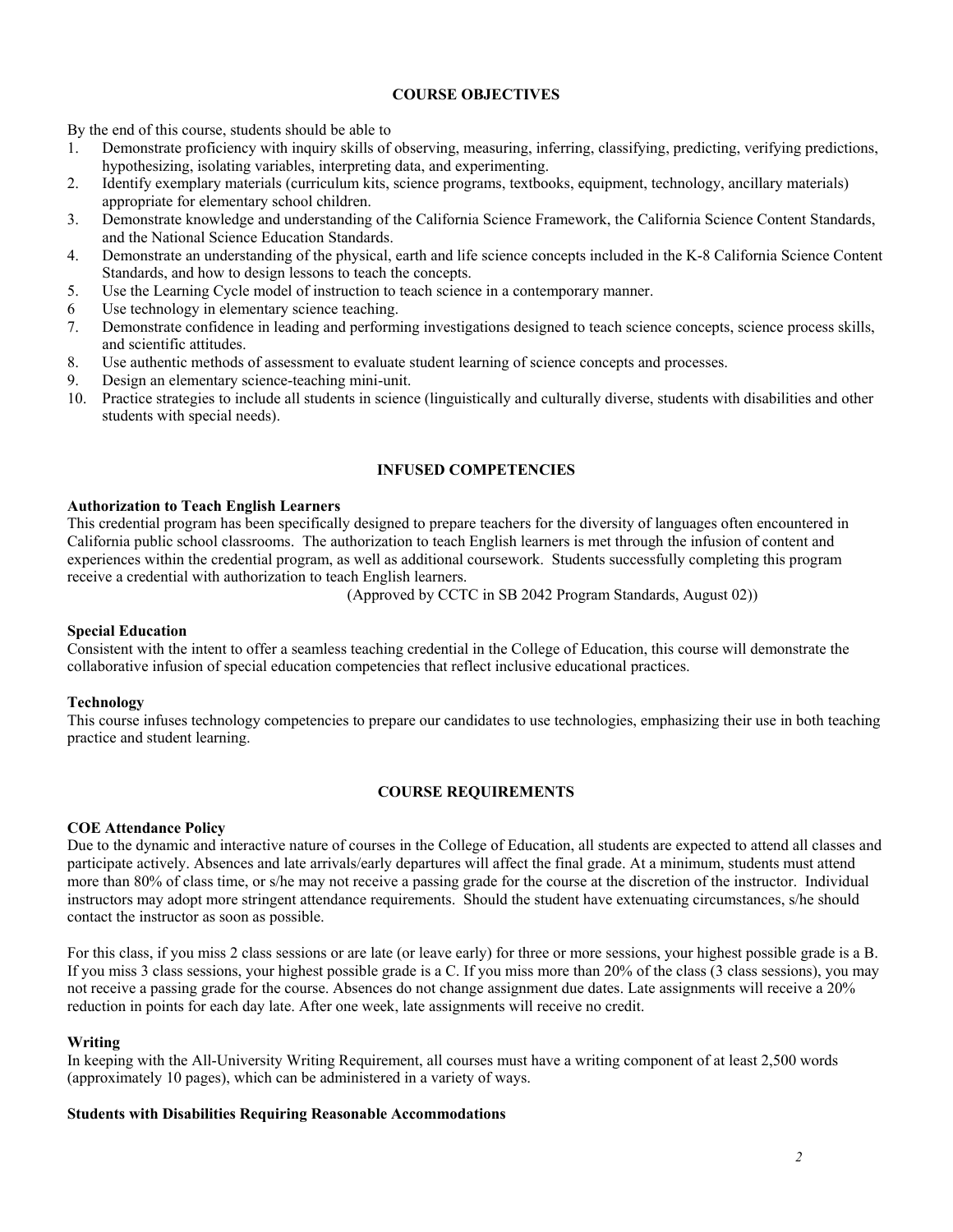Students are approved for services through the Disabled Student Services Office (DSS). This office is located in Craven Hall 5205, and can be contacted by phone at (760) 750-4905, or TTY (760) 750-4909. Students authorized by DSS to receive reasonable accommodations should meet with their instructor during office hours or, in order to ensure confidentiality, in a more private setting.

\*\*You must go to ACD 202 to activate your CSUSM e-mail account, or provide another email address.

## **TOPICS OUTLINE**

|                                                               | 1 V 1 1 U 9 |
|---------------------------------------------------------------|-------------|
| The Nature of Science                                         |             |
| The Learning Cycle Model of Teaching                          |             |
| Learning Cycle Science Lesson Demonstrations                  |             |
| Writing Objectives for Student Learning                       |             |
| Writing Science Concept Definitions                           |             |
| CA Science Content Standards Grades K-8                       |             |
| California Science Framework                                  |             |
| <b>SDAIE</b> Strategies in Science                            |             |
| Infusing Writing Activities in Science Lessons                |             |
| Science Curriculum Kits and State Approved Texts              |             |
| Science Process Skills and Scientific Attitudes               |             |
| Current Issues in Science Education                           |             |
| Infusing Technology into Science Teaching                     |             |
| Authentic Assessments in Science                              |             |
| Science Projects, Student Research, Science Fairs             |             |
| Safety in the Science Class                                   |             |
| Inclusion and Teaching Science to Students with Special Needs |             |
|                                                               |             |

#### **COURSE ASSIGNMENTS**

|    | 1. Participation, Collaboration and Professionalism (Individual)       | $5\%$ |
|----|------------------------------------------------------------------------|-------|
|    | 2. Discussion Questions (individual)                                   | 10%   |
|    | 3. Reading Responses (Individual)                                      | 5%    |
|    | 4. Leadership on Hand-on science lesson (May work in pairs)            | 25%   |
|    | 5. Science Instruction Case Study (may work in pairs)                  | 25%   |
|    | 6. Science Exposition Lesson Plan and Presentation (may work in pairs) | 10%   |
| 7. | Science Teaching Unit and Presentation (Capstone Teams)                | 15%   |
|    | 8. Science Teaching Notebook (Individual)                              | $5\%$ |

### **Late assignments will be penalized by a 20-point reduction each day they are late. Keep digital copies of all assignments for your Credential Program Electronic Portfolio.**

#### **CRITERIA FOR GRADING ASSIGNMENTS**

| $\mathbf{A}$  | Outstanding work on assignment, excellent syntheses of information and           | $90-100\%$  |
|---------------|----------------------------------------------------------------------------------|-------------|
|               | experiences, great insight and application, and excellent writing.               |             |
| B             | Completion of assignment in good form with good syntheses and                    | $80 - 89\%$ |
|               | application of information and experiences; writing is good.                     |             |
| $\mathcal{C}$ | Completion of assignment, adequate effort, adequate synthesis of                 | $70 - 79\%$ |
|               | information and application of information and experiences, writing is adequate. |             |
| D             | Incomplete assignment, inadequate effort and synthesis of information,           | $60 - 69\%$ |
|               | writing is less than adequate.                                                   |             |

Grades will be determined by points earned:

| $A = 93-100$  | $C_{\pm} = 77 - 79$ |
|---------------|---------------------|
| $A = 90-92$   | $C = 73-76$         |
| $B + 87-89$   | $C = 70-72$         |
| $B = 83 - 86$ | $D = 60-69$         |
| $B = 80-82$   | $F = 0.59$          |
|               |                     |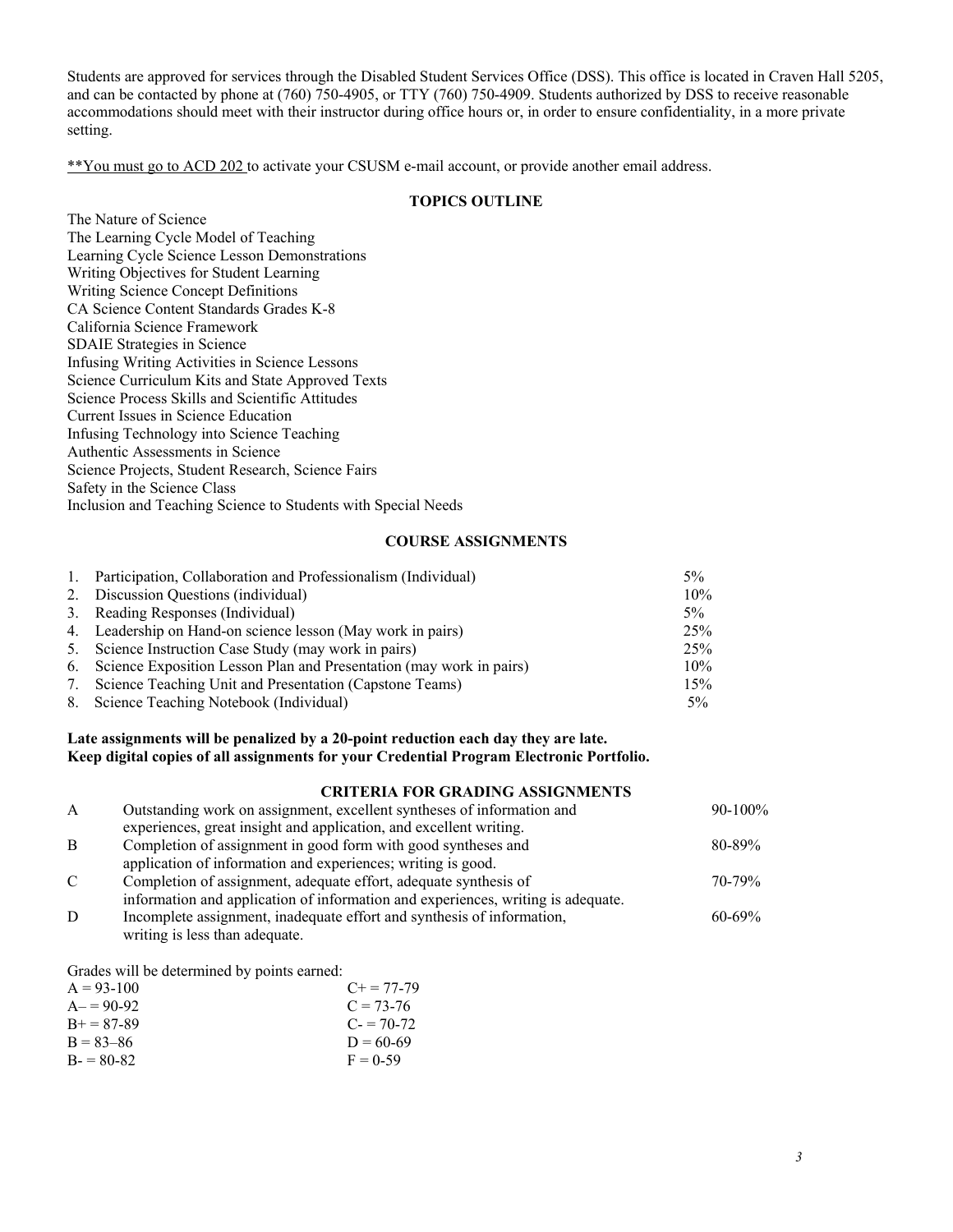## **ASSIGNMENT DESCRIPTIONS**

### **1. PARTICIPATION, COLLABORATION AND PROFESSIONALISM** (individual)

Students will engage in active learning each class session, and will be expected to actively participate, collaborate, and demonstrate professionalism at all times.

- Do you participate in class discussions productively, sharing your knowledge and understandings?
- Do you interact productively with your peers, taking on a variety of roles (leader, follower, etc.)?
- Do you contribute appropriately to group work—do you "do your share"?
- Are you able to accept others' opinions?
- Are you supportive of others' ideas?
- Do you support your peers during their presentations?
- Can you monitor and adjust your participation to allow for others' ideas as well as your own to be heard?
- Do you show a positive attitude and disposition towards teaching all students?
- Do you exhibit professional behavior at all times?
- Do you attend each and every class, arrive on time and well prepared in all aspects, and do not ever leave early?
- Do you give close attention to each activity and speaker, and never whisper or do other things while there is a speaker?

You will do a self assessment using the Rubric for Participation, Collaboration and Professionalism; and write a two-three page rationale. You should give a rationale for the points you gave yourself in each area of the rubric and provide examples for each area. Your professor will also do an assessment using this rubric. Turn in your Rubric and Rationale with examples.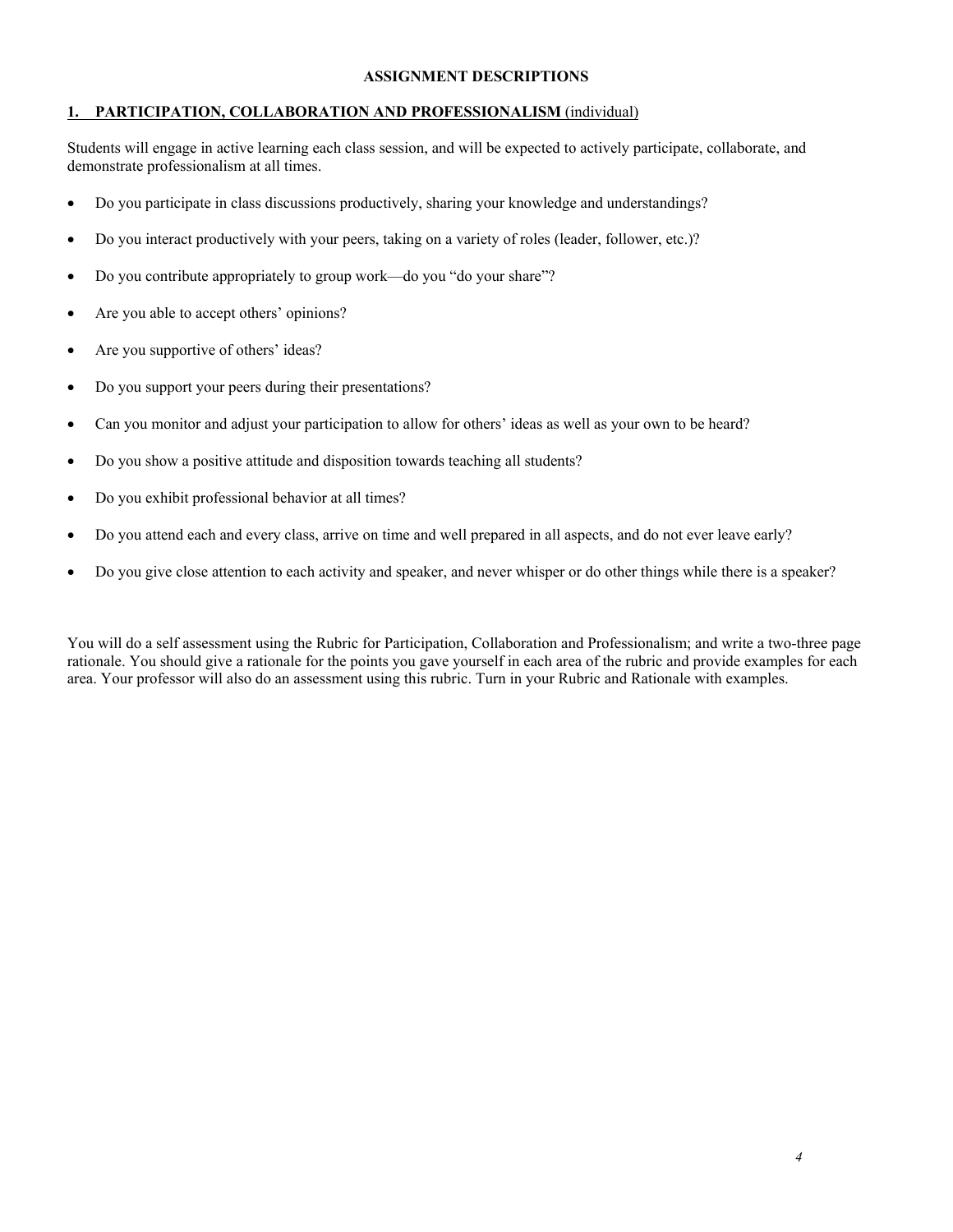# **Rubric for Participation, Collaboration and Professionalism**

| <b>CATEGORY</b>                              | <b>Excellent</b>                                                                                                                                                                                                                                                                                                       | Acceptable                                                                                                                                                                                                                                                                                                 | Unacceptable                                                                                                                                                                                                                                                                                          | Your         |
|----------------------------------------------|------------------------------------------------------------------------------------------------------------------------------------------------------------------------------------------------------------------------------------------------------------------------------------------------------------------------|------------------------------------------------------------------------------------------------------------------------------------------------------------------------------------------------------------------------------------------------------------------------------------------------------------|-------------------------------------------------------------------------------------------------------------------------------------------------------------------------------------------------------------------------------------------------------------------------------------------------------|--------------|
|                                              | 14 pts.                                                                                                                                                                                                                                                                                                                | 9 pts.                                                                                                                                                                                                                                                                                                     | 4 pts.                                                                                                                                                                                                                                                                                                | <b>Score</b> |
| <b>Attitude</b>                              | Always has a positive<br>attitude. Never is critical of<br>the task or others without<br>offering alternatives,<br>showing initiative, and<br>working hard for<br>improvement.                                                                                                                                         | Usually has a positive<br>attitude. Rarely is critical.                                                                                                                                                                                                                                                    | Seldom has a positive<br>attitude. Often is critical.                                                                                                                                                                                                                                                 |              |
| Participation                                | Attends every class, always<br>on time and well prepared,<br>never leaves early. Give<br>closest attention to class<br>activities and speakers.                                                                                                                                                                        | Usually attends every class,<br>on time and prepared,<br>doesn't leave early. Give<br>most attention to class<br>activities and speakers.                                                                                                                                                                  | Is not always ready when<br>class time begins. Doesn't<br>give full attention in class;<br>sometimes talks when<br>others are speaking.                                                                                                                                                               |              |
| Professionalism                              | Always behaves, talks and<br>works in a professional<br>manner, regardless of<br>task/topic.                                                                                                                                                                                                                           | Often behaves, talks and<br>works in a professional<br>manner, regardless of task<br>or topic.                                                                                                                                                                                                             | Seldom behaves, talks and<br>works in a professional<br>manner, regardless of<br>task/topic.                                                                                                                                                                                                          |              |
| Collaboration                                | Almost always listens to,<br>shares with, and supports<br>the efforts of others. Tries<br>to keep people working<br>well together.                                                                                                                                                                                     | Often listens to, shares<br>with, and supports the<br>efforts of others, but<br>sometimes is not a good<br>team member.                                                                                                                                                                                    | Rarely listens to, shares<br>with, and supports the<br>efforts of others. Is not<br>always a good team player.                                                                                                                                                                                        |              |
| <b>Contributions</b>                         | Always provides useful<br>ideas; always stays focused<br>on the task. Exhibits a lot<br>of effort and valuable<br>contributions.                                                                                                                                                                                       | Often provides useful<br>ideas; stays focused most<br>of the time. A satisfactory<br>group member who does<br>what is required.                                                                                                                                                                            | Rarely provides useful<br>ideas; not always focused.<br>Reluctant to participate.<br>Lets others take charge and<br>participate.                                                                                                                                                                      |              |
| <b>Disposition toward</b><br><b>Teaching</b> | Always demonstrates<br>concern in learning to teach<br>all children. Always<br>demonstrates strong<br>commitment toward<br>developing (a) an<br>understanding of children,<br>(b) teaching strategies, and<br>(c) knowledge of the CA<br>Standards for the Teaching<br>Profession and CA Science<br>Content Standards. | Often demonstrates<br>concern in learning to teach<br>all children. Often<br>demonstrates commitment<br>toward developing (a) an<br>understanding of children,<br>(b) teaching strategies, and<br>(c) knowledge of the CA<br>Standards for the Teaching<br>Profession and CA Science<br>Content Standards. | Rarely shows concern in<br>learning to teach all<br>children. Rarely<br>demonstrates commitment<br>toward developing (a) an<br>understanding of children,<br>(b) teaching strategies, and<br>(c) knowledge of the CA<br>Standards for the Teaching<br>Profession and CA Science<br>Content Standards. |              |
| Leadership                                   | Shows strength through<br>leadership in different class<br>activities; other students<br>respect you as a leader.                                                                                                                                                                                                      | Effectively participates and<br>contributes, but rarely<br>shows leadership qualities.                                                                                                                                                                                                                     | Does not show leadership<br>in any area of class.                                                                                                                                                                                                                                                     |              |

 **Total Score: \_\_\_\_\_\_\_**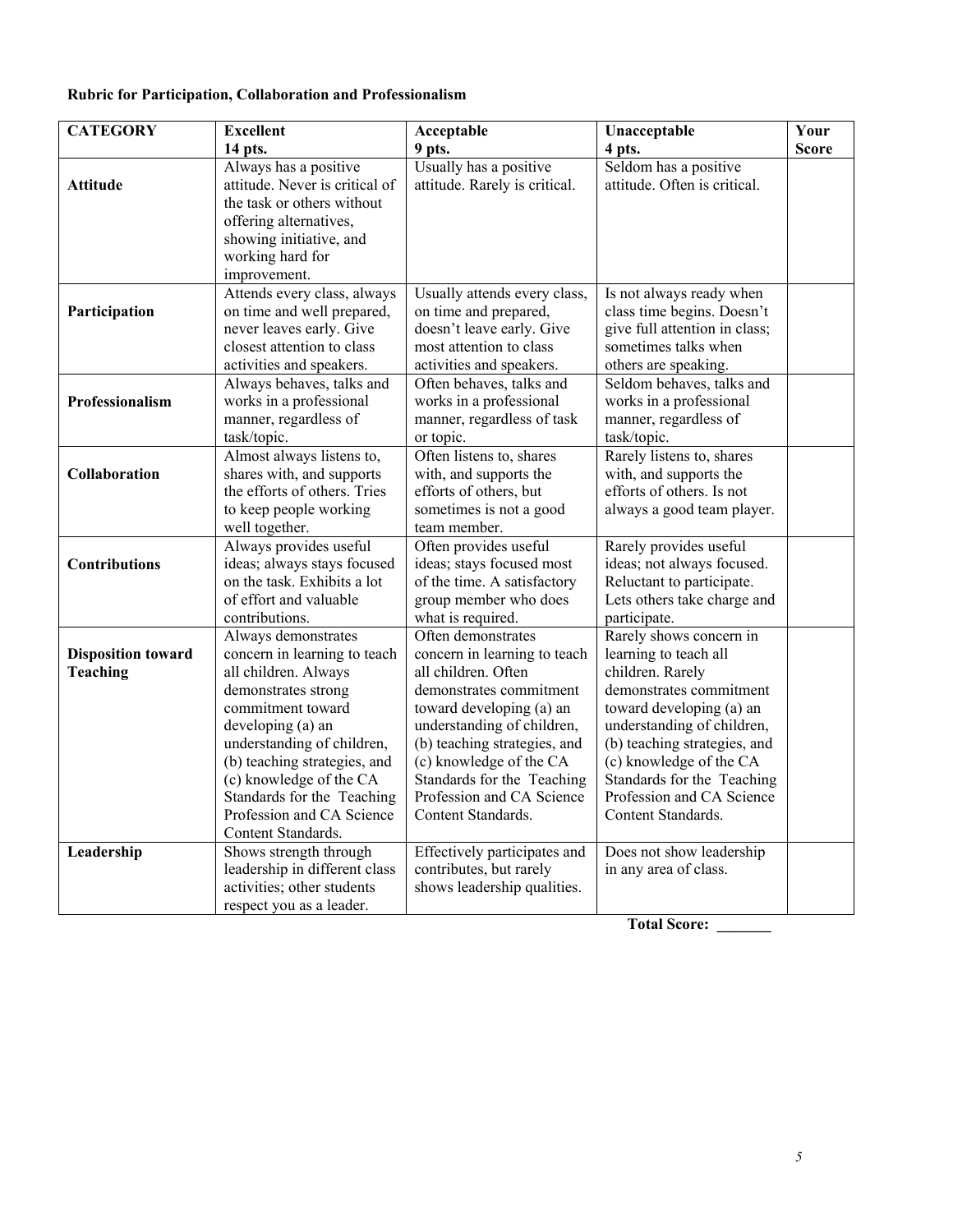### **2. DISCUSSION QUESTIONS: (Based on Readings from Learning from Cases Text)**

Each student will be required to submit a discussion question for the class based on the readings of the assigned chapters from the book *Learning from Cases.* The question should be submitted to the instructor via email by noon on the day of the class when such readings are assigned. The discussion question should be an open-ended question that provides opportunity for discussion and calls for diverse responses. In addition it should reflect that you read the assigned readings. The dates when the questions are due are reflected in the course schedule. Examples of such questions will be available on WebCT

#### **3. READING RESPONSES (Readings from Friedl's text)** (individual)

Some readings are assigned from the text *Teaching Children Science: An Inquiry Approach*. For each assigned chapter in this text students will present their TYPED responses to each specific assigned reading in one of the following forms:

- A. A Big Ideas paper explaining the key science concepts
- B. A visual or symbolic representation of the key science concepts or a graphic organizer that demonstrates the key science concepts and their relationships to one another
- C. Implications What does this say about teaching children science?

Responses should be 1-2 pages and TYPED. Make the most of the space. Use a standard font, such as Helvetica, Time or Times New Roman 10 or 12 point.

NOTE: The reading responses are **only** for chapters from Teaching Children Science text and **not** from learning from the cases text.

### **4. LEADERSHIP OF HANDS-ON SCIENCE LESSONS – Critical Assessment Task (CATs)**

Students will lead hands-on science lessons during class. The lessons should model inquiry instruction, good questioning skills, and be content-understandable and non-judgmental. The lessons should be based on the California content standards. SDAIE strategies, technology integration, and methods for teaching students with disabilities should all be included and pointed out during the lesson.

You will lead science lessons based on the Learning Cycle Model of Instruction. You will teach this to your classmates. Each lesson will be allocated 20 minutes of class time to teach and 10 minutes for discuss and feedback from your classmates. Your classmates will not role-play elementary students, but will learn the science content and how to teach it. Treat your classmates as teachers, not elementary students.

The lessons should include hands-on lessons, and should emphasize particular science concepts. The Exploration and Application phases of the Learning Cycle must require different hands-on science activities using manipulatives. Hands-on activities are NOT reading or completing worksheets (though they may require students to read something or complete lab observation sheets). You should take the activities "off of paper" and require students to use the science process skills with science manipulatives.

Be sure you understand the concepts you are emphasizing, and that you can explain them. The lessons should be developmentally appropriate for K-6, and should follow the NSTA Safety Guidelines. Begin the lesson by writing two essential questions about the lesson on the board, for students to consider during the lesson. Make sure that you include the 3 stages of the Learning Cycle. Make sure that science content background and applications to everyday life are addressed. You need to explain SDAIE strategies and adaptations for students with disabilities.

Prepare a **Powerpoint Computer Presentation** to use in your lesson. The presentation should include a detailed explanation of the science content, as well as a list and definitions of science concepts important to the lesson. Additionally, include a list of at least 5 web sites (with short descriptions) that address the science topic and concepts through simulations, graphics and movies. You should have links to these web sites and show examples during the lesson. \*\*You need to email the presentation to the instructor 2 days prior to your presentation.

### **Prepare a Science Lesson Handout** which includes the following:

- a. Learning Objective(s) written in complete sentences. "The students will Use an action verb and explain how students will demonstrate their new knowledge and understanding.
- b. Science Concept(s) and definitions(s) written in complete sentences.<br>Do not say "The students will "..." (That is an objective, not a science  $\therefore$  (That is an objective, not a science concept.)
- c. California Science Content Standard(s) which may be addressed, along with grade level.
- d. Exploration Activity
- e. Concept Introduction (also called Concept Invention)
- f. Concept Application Activity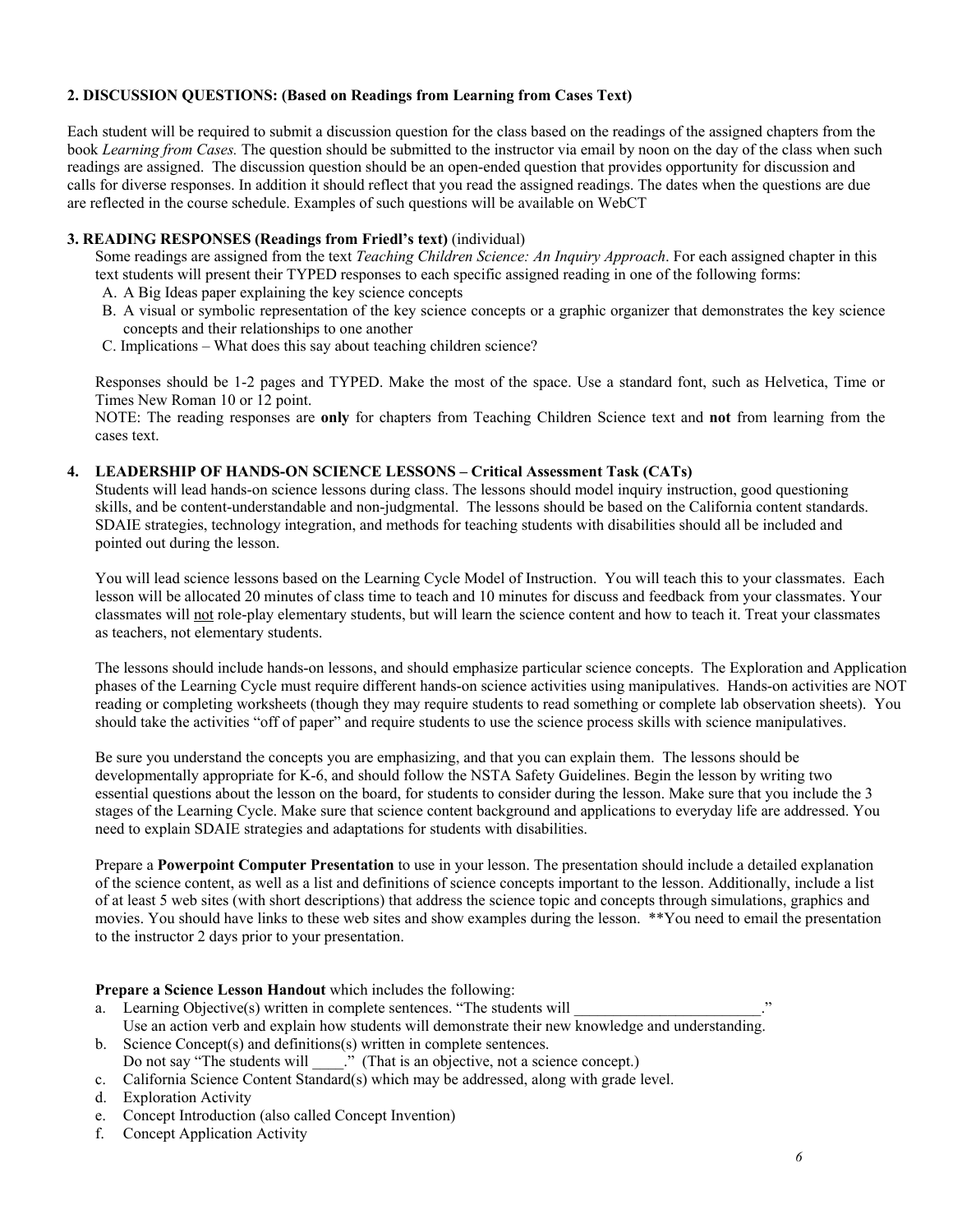- g. SDAIE strategies
- h. Adaptations for students with disabilities
- i. A 1-2 page summary of the science content background
- j. A list of 5 relevant web sites (with descriptions)
- k. Applications to everyday life.
- l. Two higher thought questions that you want students to be able to answer by the end of your lesson:
	- a. One MAIN IDEA question
	- b. One APPLICATION question

INCLUDE ONLY THE QUESTIONS, NOT THE ANSWERS.

Bring copies of the activity for everyone in class.

## **5. SCIENCE INSTRUCTION CASE STUDY** (may work in pairs)

Students will develop a case study of science instruction involving input from classroom observations, a K-8 teacher or teachers and K-8 students. It will include 5 parts: your observations, teacher interview, student surveys, chart comparison, and case study paper. Carefully read A-F below.

### **Observations of Science Lessons**

- A. Ask an elementary teacher if you can observe 2-3 science lessons in his or her class. Then answer the following:
	- 1. How would you define science instruction in this classroom?
	- 2. What are the characteristics of science instruction?
	- 3. What do the students do during science instruction?
	- 4. What materials are used?
	- 5. How often do the students engage in hands-on activities?
	- 6. Do they each participate and have a role?
	- 7. How is the classroom organized for science instruction?
	- 8. What science materials are in the classroom?
	- 9. What evidence is there of science?
	- 10. Do you see writing infused within the science lessons? If so, what are some examples?
	- 11. Are there children in the class who are learning English? What differences and similarities exist for children who are learning English?

Feel free to add more descriptive information in regard to science instruction.

B After you have answered the above questions find time to interview the teacher.. Ask the teacher to answer the Teacher Survey. Please inform the teacher that the school and district will not be identified, only the grade level. Please do not put the teacher's name on the survey.

### **Teacher Survey**

- 1. How do children learn science?
- 2. How do you organize instruction so that children learn concepts related to the California science standards?
- 3. What are the different activities that you do during science instruction?
- 4. How do you group the students during science activities?
- 5. How often do you teach science?
- 6. How often do the children participate in hands-on science activities?
- 7. Do you integrate writing activities into science lessons? What are some examples?
- 8. What is the easiest thing about teaching science?
- 9. What is the most difficult thing about teaching science?
- 10. If you could design the ideal science program, what would be the characteristics of the program?
- 11. How do you organize instruction for science in two languages or in a language other than English? What challenges does this present for you?
- 12. How do you adapt instruction for students with special needs? Are there particular techniques or issues related to science teaching and students with special needs?

Feel free to include other questions during the interview. If possible, take a portable tape recorder to record the responses for later transcription, as it is easy to miss some things when you are taking notes. Be sure to ask the teacher if she or he minds if you use the tape recorder, and do not use it if the teacher is hesitant.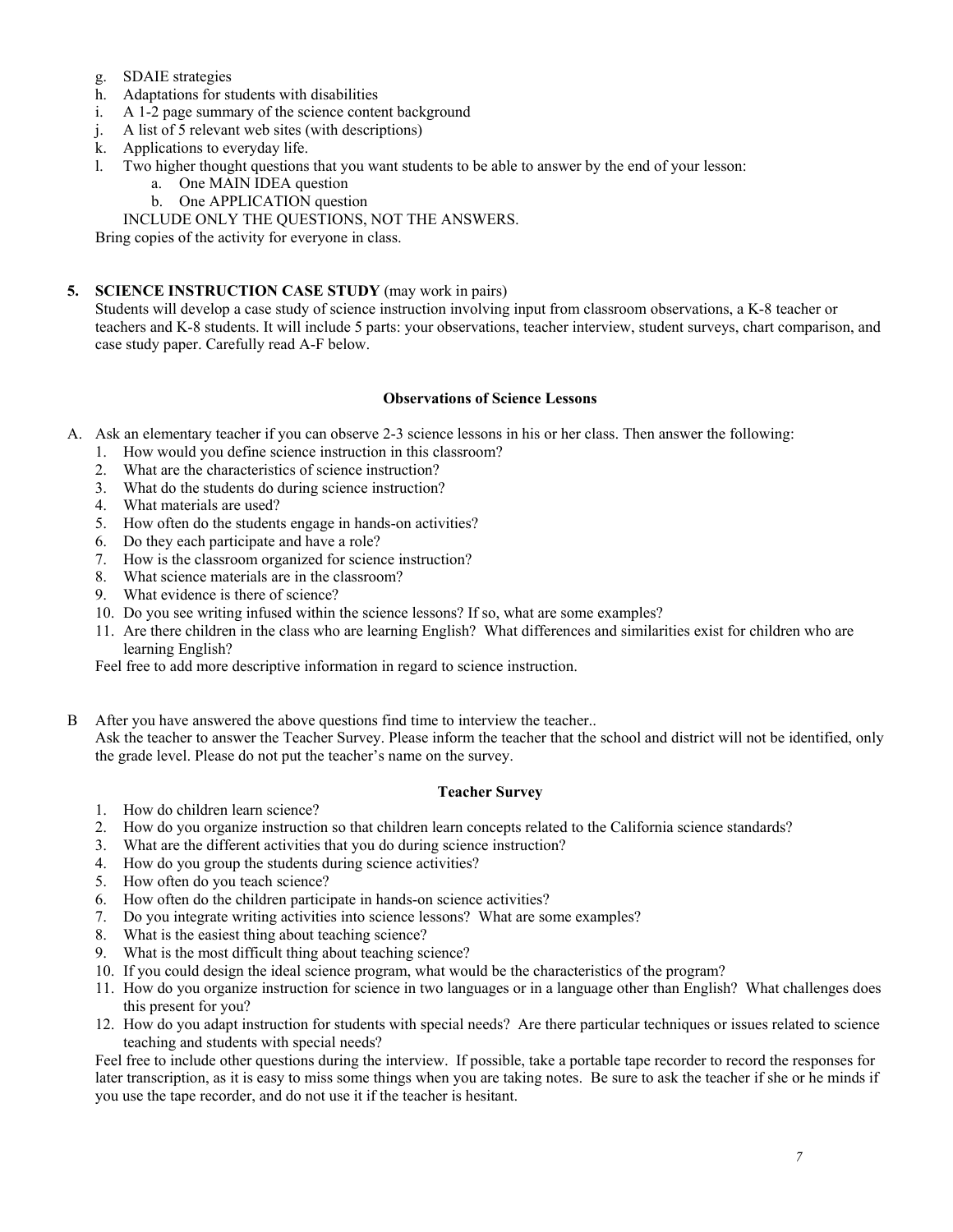C. Ask the teacher if you can hand out the Student Survey to the students in the class. Do **not** have the students put their names on the surveys. Feel free to include other questions on the survey, but do not make it too long for the students to answer. This survey will work with third graders and up; you can try it with second graders but I would suggest reading the questions aloud one at a time for them. If you are working with K, 1 or 2 use the following alternative strategy: Choose approximately 6 students (if you are in a bilingual class choose 3 who have English as their native language and 3 with Spanish or whatever other language is spoken in the class). Interview each student using the survey questions. Record the answers, if possible, and transcribe the taped interviews. Be flexible and adapt the survey to the level of the students.

#### **Student Survey**

Please answer the following questions. Grade level: <u>Are you a Boy</u> <del>◯</del> Girl ◯ ? What language(s) do you speak? English  $\Box$  Spanish  $\Box$  Other  $\Box$ 

- 1. What happens during science in your class? How does your teacher teach you science?
- 2. How often do you do hands-on science activities in class?
- 3. What sorts of science activities do you do in class?
- 4. Do you work in groups to do science activities? If so, what do you do in the groups? Does each person have a job to do?
- 5. Do you have science materials to use during science activities? What sorts of materials do you use?
- 6. What are some of the science topics you have studied this year in science class?
- 7. Do you like science time? What do you like best about it?
- 8. Are you a good student in science? What helps you learn best?
- D. Examine the three sets of data (your observations, those of the teacher and students) for matches and mismatches. Create a grid to organize the data:

|                                                                    | <b>My Observations</b> | <b>Teacher Interview</b> | <b>Student Surveys</b> |
|--------------------------------------------------------------------|------------------------|--------------------------|------------------------|
| How is science<br>taught/what happens<br>during science time?      |                        |                          |                        |
| How does the teacher<br>teach science/what does<br>the teacher do? |                        |                          |                        |
| Do the students<br>participate in hands-on<br>science activities?  |                        |                          |                        |
| <b>Adaptations and</b><br><b>Accommodations</b>                    |                        |                          |                        |

### **Comparison Chart**

- E. Using the data you have collected and the match/mismatch chart, type a 2-3 page CASE STUDY PAPER of the science instruction.
- F. Turn in 2 copies of the following. Staple all together in the following order with the Case Study paper on top.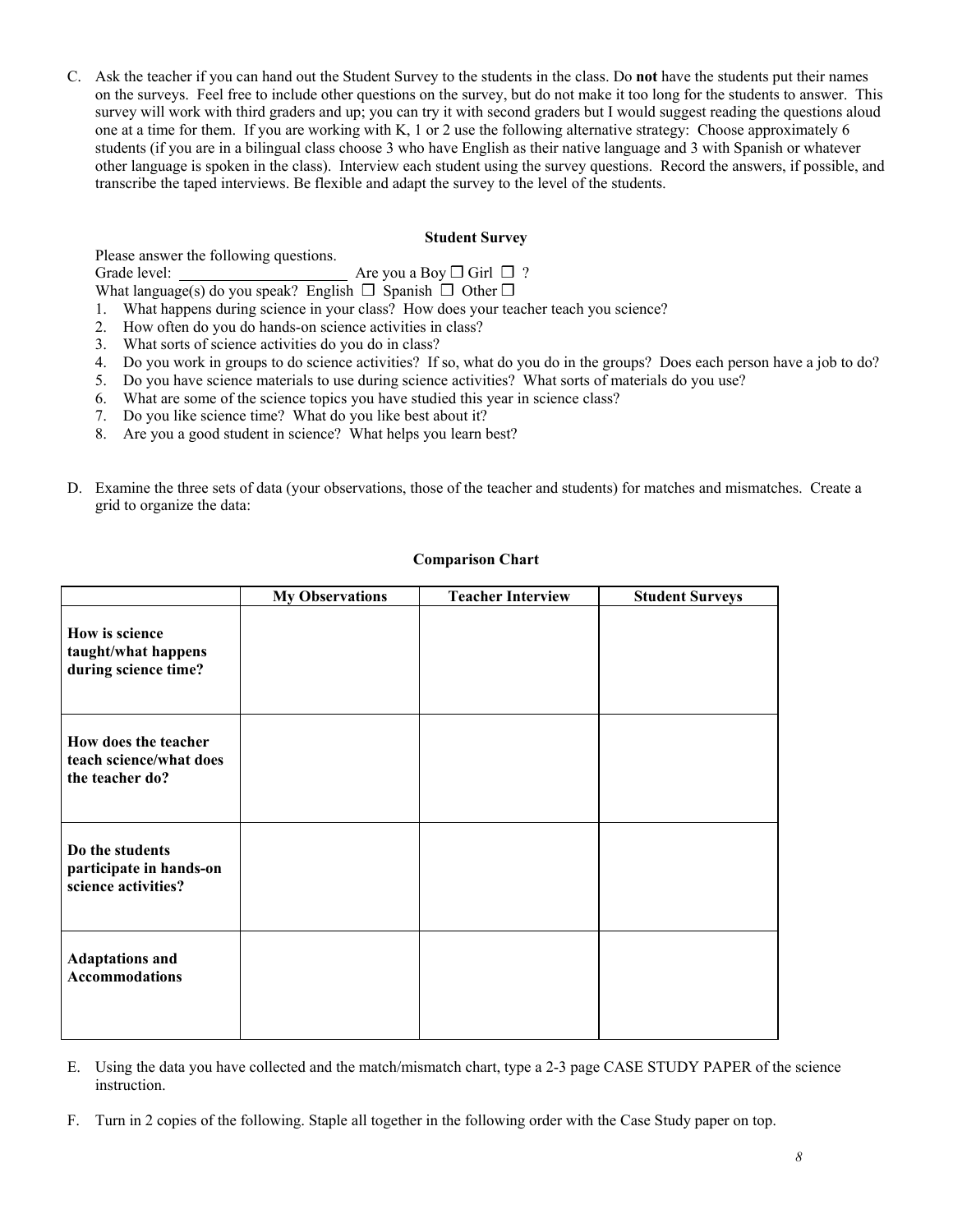- 1. Your 2-3 page CASE STUDY PAPER.
- 2. Your own answers to questions (in A above) as you observed in the classroom
- 3. Teacher Interview questions (B above) and answers
- 4. Student Surveys (C above) with student answers
- 5. Comparison Chart (D above) of your observations, teacher interview answers and student survey answers.

### **6. SCIENCE EXPOSITION LESSON PLAN AND PRESENTATION WITH SCHOOL AGE CHILDREN – Critical Assessment Task (CATs)**

Develop an inquiry activity to teach to elementary students. You may work in pairs on this assignment. You will prepare a hands-on science lesson and poster about a science concept. You will present the lesson at our Elementary School Science Exposition. Be sure you understand the concept(s) you are emphasizing, and that you can explain it. The activity should be developmentally appropriate, and should follow the NSTA Safety Guidelines. Prior to teaching the lesson, turn it in to your instructor for review. After teaching the lesson, turn in a copy of your Reflection. The lessons should include hands-on lessons, and should emphasize particular science concepts. The Exploration and Application phases of the Learning Cycle must require different hands-on science activities using manipulatives. Hands-on activities are NOT reading or completing worksheets (though they may require students to read something or complete lab observation sheets). You should take the activities "off of paper" and require students to use the science process skills with science manipulatives.)

Turn in your typed Lesson Plan with your names at the top and REFERENCES at the bottom.

- 1. Science Concept (and definition) you are teaching. Write it out in a complete sentence. Do not say "The students will \_\_\_\_." (That is an objective, not a science concept.)
- 2. Essential Questions
- 3. 1-3 Behavioral Objectives
- 4. California Science Content Standards addressed
- 5. Exploration Activity
- 6. Concept Invention
- 7. Concept Application Activity
- 8. The Reflection (answer the following):
	- a. How did the children respond? (What did they say and do?)
	- b. How do the children's actions and responses demonstrate their level of understanding.
	- c. How did you (or can you) improve upon your lesson to facilitate understanding?

### **7. SCIENCE TEACHING UNIT AND PRESENTATION– Critical Assessment Task (CATs)**

(May work in teams assigned to the Capstone Project: ID 381)

You will create a typed unit on a specific science topic. You must bring a stamped, self-addressed manila envelope in order to receive a final grade.

The goal of this assignment is for you to think of how you can transform scientific research work that you general from the Capstone Project into a teachable elementary science unit of instruction. The unit plan will be related to the study you conduct as part of your capstone assignment.

Unit Components:

- 1. Unit Plan (1 page; include title, grade level, goals for unit, Calif. Science Content Standards addressed, and one-two line descriptions of each learning cycle lesson)
- 2. Essential Questions
- 3. Authentic Assessment
- 4. Rubric for Assessment (see rubric.forteachers.org for assistance)
- 5. 3 or more Learning Cycle Lesson Plans

For each lesson, include the following

- a. Topic
- b. Science Concept you are teaching. Write out the science concept(s) (and definitions) you are teaching in a complete sentence. Do not say "The students will \_\_\_\_..." (That is an objective, not a science concept.)
- c. California Science Content Standards addressed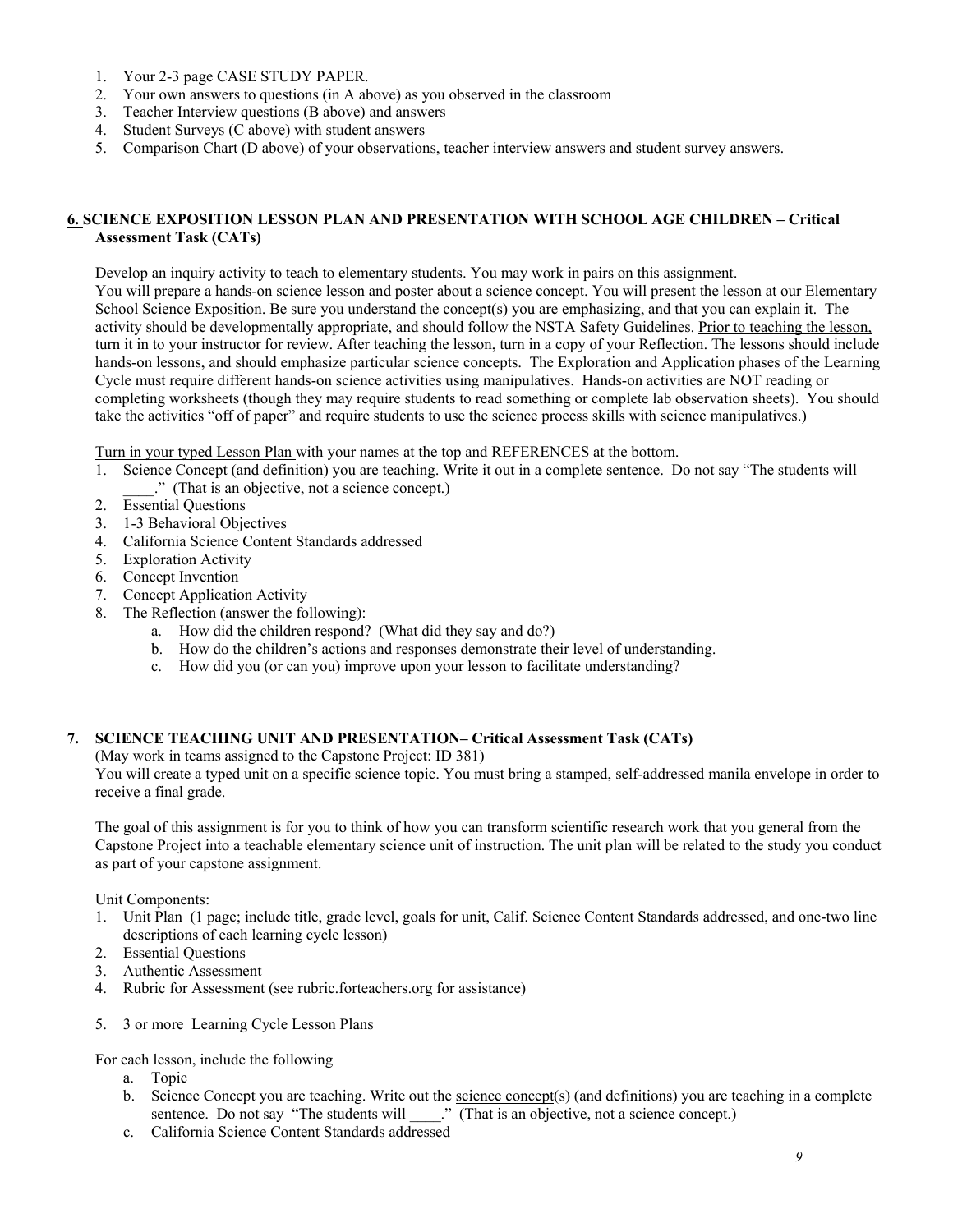- d. Objectives  $(1-2)$  (use behavioral objectives with action verbs—i.e., The students will  $\qquad$ )
- d. Exploration Activity- explain what students do and teacher does
- e. Concept Introduction (also called Concept Invention)--explain what students do and teacher does
- f. Concept Application Activity- explain what students do and teacher does
- 6. Science Content Background for the teacher (2-3 PAGES—typed)
- 7. List and short descriptions of 5 Web Sites (with short descriptions) that address the science topic and concepts through simulations, graphics and movies.
- 8. SDAIE Strategies and explanation of how they are used
- 9. Adaptations for Students With Disabilities and explanation of how used
- 10. 3 Ways to Integrate Technology and Explanation of how used
- 11. References

The lessons should include hands-on lessons, and should emphasize particular science concepts. The Exploration and Application phases of the Learning Cycle must require different hands-on science activities using manipulatives. Hands-on activities are NOT reading or completing worksheets (though they may require students to read something or complete lab observation sheets). You should take the activities "off of paper" and require students to use the science process skills with science manipulatives.

You will present your unit as part of the final Capstone Project PowerPoint presentation and turn in a complete unit as well as a copy of the capstone project for grading.

## **8. SCIENCE TEACHING NOTEBOOK** (individual)

You will keep a class notebook, and will meet with the instructor during the last class period to review contents. Please use section dividers and labels for sections. For some assignments, you may need to make copies in order to include everything in your notebook.

- I. California Science Content Standards for grades K-8 (download from http://www.cde.ca.gov/board/pdf/science.pdf and print)
- II. Reading Responses
- III. Learning Cycle Lessons presented in class
	- a. Lesson Plan Handout
	- b. Learning Log for each lesson
- V. Science Instruction Case Study
	- a. Case Study Paper
	- b. Your Observations
	- c. Teacher Interview
	- d. Student Surveys
- VI. Science Unit Plan and Capstone Project Report
- VII. Other Class Handouts

#### **RESOURCES**

### **JOURNALS**

| Science              | Science Scope            | Physics Teacher                                  |
|----------------------|--------------------------|--------------------------------------------------|
| Science and Children | The Science Teacher      | Journal of Chemical Education                    |
| Science Education    | School Science and Math  | Innovations in Science $\&$ Technology Education |
| Science News         | American Biology Teacher | Journal of Research in Science Teaching          |

### **EISENHOWER NATIONAL CLEARINGHOUSE** http://enc.org

The Eisenhower National Clearinghouse (ENC) has recently launched an all-new web site, ENC Online, at http://enc.org. ENC, which was established by the U.S. Department of Education, provides K-12 math and science educators with information about teaching materials, innovative ideas, and professional development.

### *10*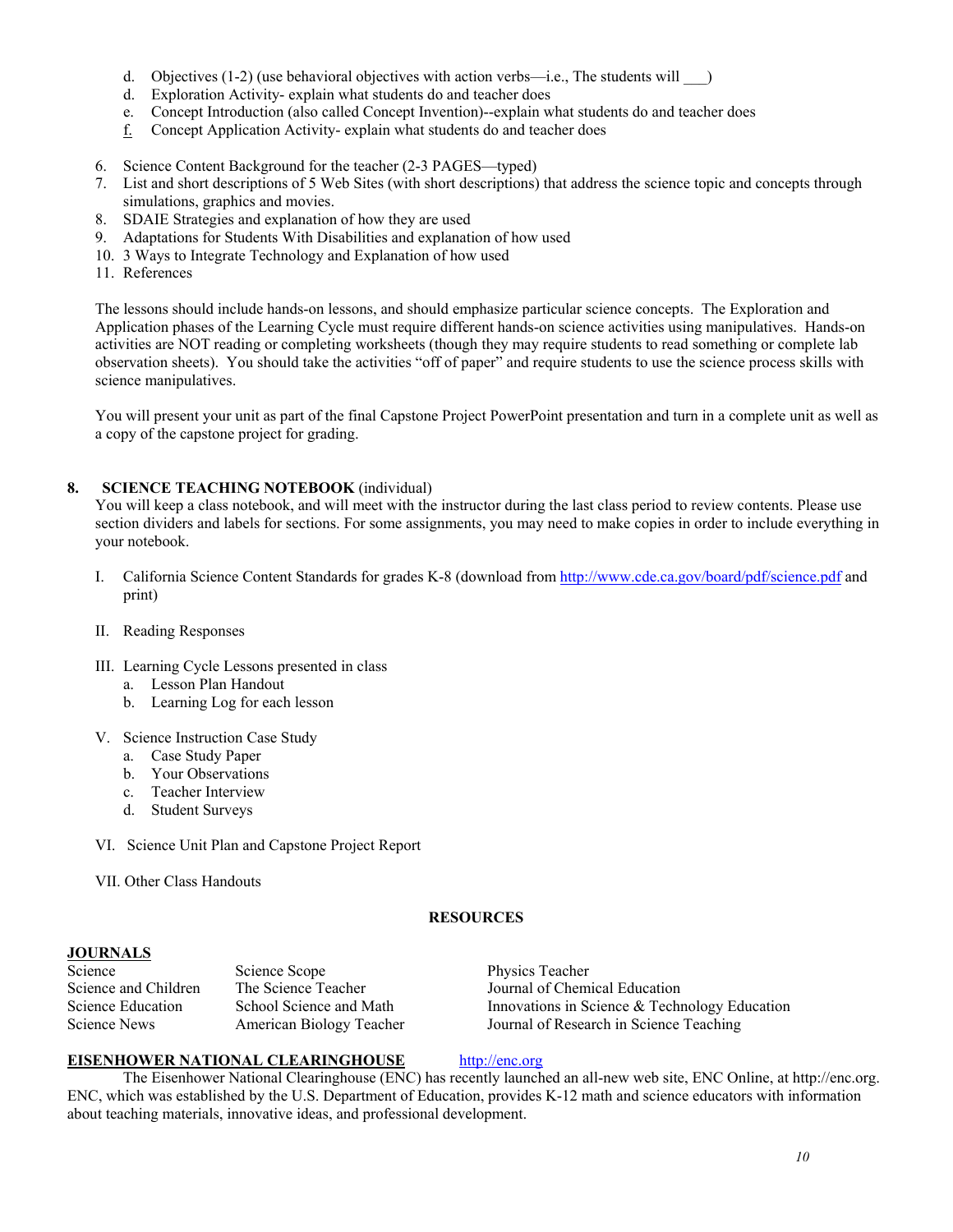The content on ENC Online has been organized into four major categories. They are Curriculum Resources, Web Links, Professional Resources, and Topics. Through Curriculum Resources, teachers can locate teaching or professional development materials using subject words, grade level, cost, and type of material to meet their specific needs.

Teachers have said that the Digital Dozen, a monthly selection of exemplary math and science web sites, is one of their favorite features on the site. It is now found in the Web Links area. (Teacher can now also choose to have Digital Dozen delivered to their email boxes when registering with ENC.) Web Links also includes links to sites offering lesson plans, arranged by math or science topics.

The Professional Resources area is intended to become a part of a teacher's professional support system. A Timesavers section found within the Professional Resources area offers a collection of the most popular professional resources in one place for quick linking and use. Standards and state frameworks are also found under Professional Resources, as are federally funded resources, professional development strategies, and research articles.

ENC has always created projects and publications on relevant topics for teachers. The Topics area arranges hundreds of articles, teacher interviews, and selected curriculum resources and web sites thematically. Key education issues addressed in the Topics area include inquiry and problem solving, integrating educational technology, equity, and assessment. These areas include the materials developed for ENC Focus, our quarterly magazine for math and science educators.

### **COURSE GRADES**

#### *An "A" student is one who:*

- Completes all assignments on time and demonstrates the ability to summarize, analyze, and/or reflect at high levels.
- varies sources of information for assignments, demonstrating high degree of effort in pursuing varied perspectives around important educational issues.
- completes all the reading assignments and develops thoughtful and thorough responses.
- produces work that reveals a strong commitment to self-discovery and learning.
- produces work at a high professional level in terms of both writing and content.
- develops a high quality presentation, demonstrating significant learning around a contemporary issue.
- presents confidently and intelligently, demonstrating effective teaching skills.
- completes assignments in/out of class with a focus on learning and exploration, pushing him/herself to better understand the profession through quality work.
- attends almost every class meeting and is fully engaged during class.
- pushes him/herself to new understandings by participating in discussions, sharing his/her opinions, and valuing others' perspectives.
- contributes to the positive environment of the class by respecting all members.

#### *A "B" student is one who:*

- completes all or almost all assignments, all or most on time, and demonstrates the ability to summarize, analyze, and/or reflect at fairly high levels, showing consistent improvement over time.
- varies sources of information for assignments, demonstrating high degree of effort in pursuing varied perspectives around important educational issues.
- completes all or most of the reading assignments and develops thoughtful and fairly thorough responses.
- produces work that reveals a commitment to self-discovery and learning.
- produces work that is close to professional level in terms of both content and writing, working to develop a strong command of writing, speaking, planning and presenting.
- develops presentations, demonstrating significant learning
- presents confidently and intelligently, demonstrating effective teaching skills.
- completes assignments in/out of class with a focus on learning and exploration, pushing him/herself to better understand the profession through quality work.
- attends almost every class meeting and is regularly engaged during class.
- pushes him/herself to new understandings by participating in discussions, sharing his/her opinions, and valuing others' perspectives.
- contributes to the positive environment of the class by respecting all members.

#### *A "C" student is one who:*

- completes or attempts most of the assignments, mostly on time, and demonstrates the ability to do some quality summarizing, analysis, and reflection, showing improvement over time.
- varies sources of information for assignments, demonstrating effort in pursuing varied perspectives around important educational issues.
- completes most of the reading assignments and develops thoughtful and sometimes thorough responses.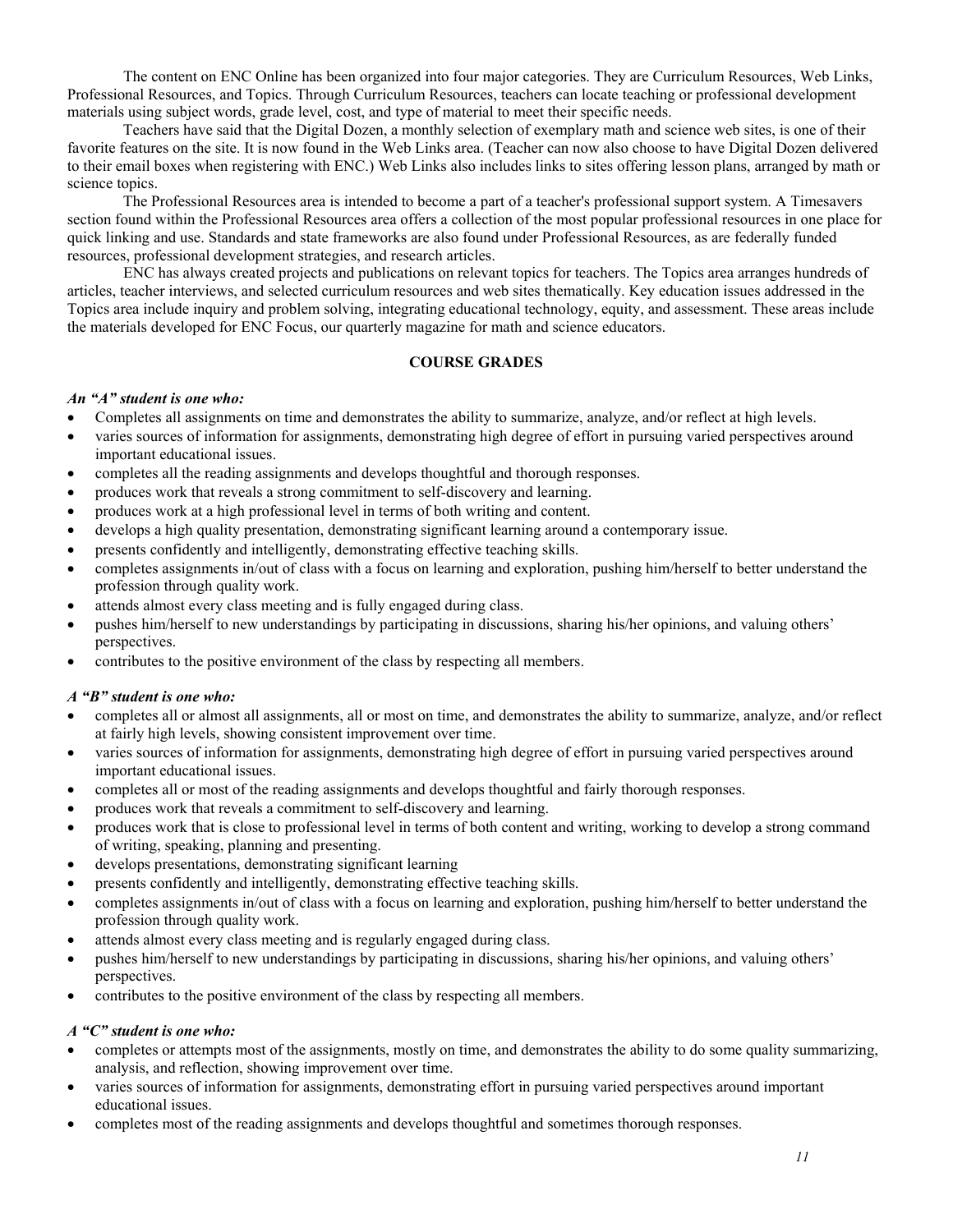- produces work that reveals a commitment to some self-discovery and learning.
- produces work that is not yet at a professional level in terms of both writing and content.
- develops a quality presentation, demonstrating learning around a contemporary issue.
- presents confidently and intelligently, demonstrating some effective teaching skills.
- completes assignments in/out of class with a focus on learning and exploration, pushing him/herself a little to better understand the profession.
- attends most class meetings and is often engaged during class.
- pushes him/herself to some new understandings by participating to a moderate degree in discussions, sharing his/her opinions, and valuing others' perspectives.
- contributes to the positive environment of the class by respecting all members.

A "D" student is one who doesn't meet all of the minimal standards of a "C" student; "F" is earned by someone who hasn't completed significant portions of the required work and fails to meet the "C" student standards.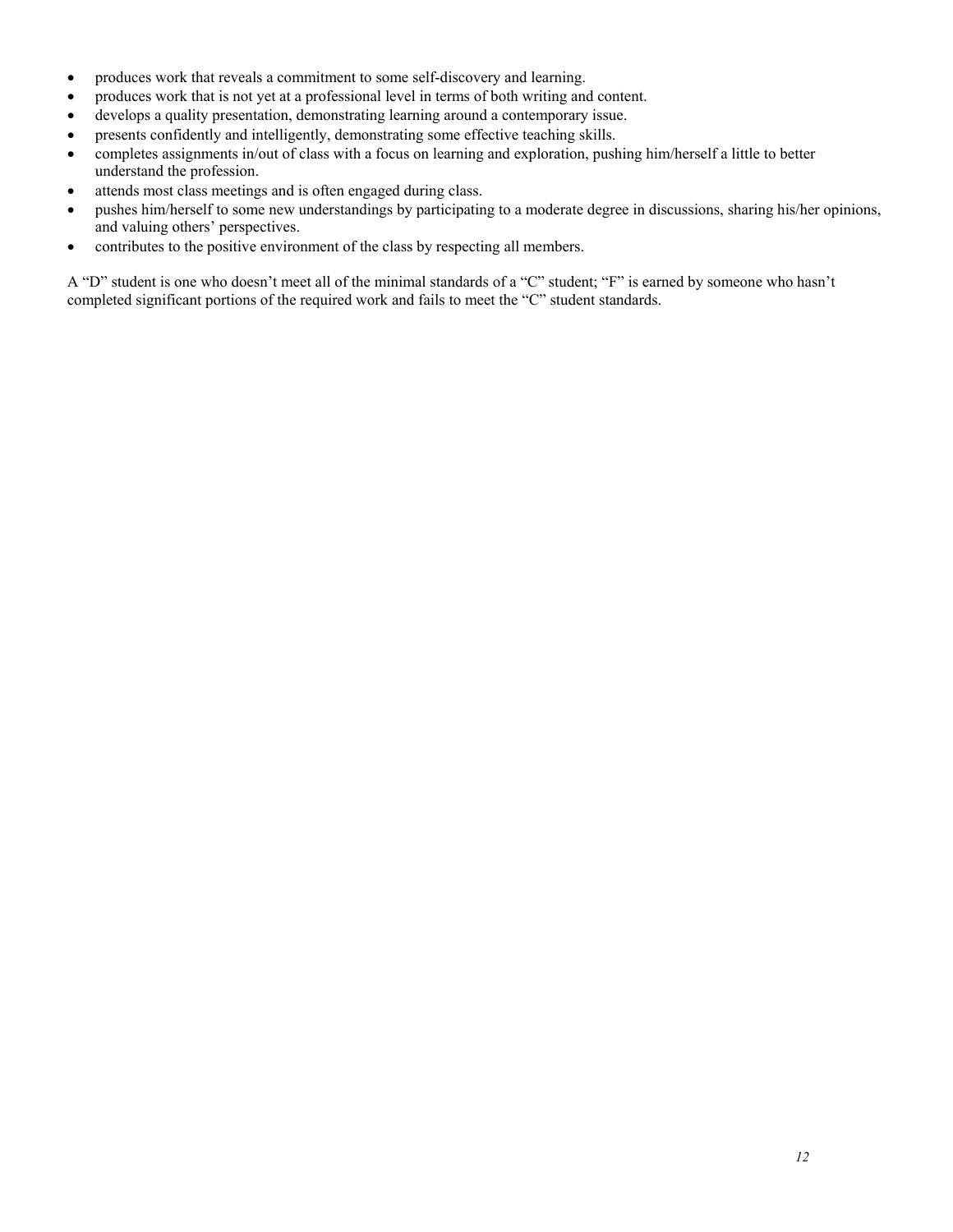|                   | <b>Tentative Course Outline</b> |                                                                                                                                                                                                                              |  |  |
|-------------------|---------------------------------|------------------------------------------------------------------------------------------------------------------------------------------------------------------------------------------------------------------------------|--|--|
| Class # Date<br>1 | <b>Topic</b><br>1/26            | Course Overview: What is Science?<br>The Nature of Science and Inquiry Process in Science<br>Review Syllabus Sign up for Leadership of Science Activities                                                                    |  |  |
| 2                 | 2/2                             | Teaching Tips: Constructing Knowledge and Discovering Meaning<br>through the Learning Cycle<br>Read Chapter 1 & 2 Learning from Cases & Learning Cycle Handout<br><b>Discussion Question Due</b>                             |  |  |
| 3                 | 2/9                             | Teaching Tips: Inquiry Processes in Science<br>Writing Objectives Using CA Science Standards<br>Read Chapter 3 of Learning from Cases.<br><b>Question Due</b>                                                                |  |  |
| 4                 | 2/16                            | Teaching Tips: Planning and Managing Inquiry based Lessons<br>Writing Objectives and Explanations of Science Concepts.<br>Read Chapter 4 of Learning from Cases<br><b>Question Due</b>                                       |  |  |
| 5                 | 2/23                            | Teaching Tips: Using Cooperative strategies & questioning and Wait time as a<br>Learning tools<br>Read Chapter 1 & 3 of Teaching Children Science<br>Learning Cycle Lesson Presentations<br><b>Reading Response Due</b>      |  |  |
| 6                 | 3/1                             | Case Study Observations - No class meeting<br>Read Chapters 6 & 7 of Teaching Children Science                                                                                                                               |  |  |
| 7                 | 3/8                             | Teaching Tips: Assessment of Understanding and Inquiry<br>Read Chapter 7 of Learning from Cases<br>Learning Cycle Lesson Presentations<br><b>Question Due</b><br>Reading Response Due for Chaps 6 & 7 of TCS                 |  |  |
| 8                 | 3/15                            | Teaching Tip: Integrating Science with other subjects<br>Read Chapter 2 & 9 of Teaching Children Science<br><b>Reading Response Due</b><br>Learning Cycle Lesson Presentations                                               |  |  |
| 9                 | 3/22                            | Teaching Tips: Science WebQuests<br>Read Chapter 8 of Learning from Cases<br><b>Question Due</b><br>Learning Cycle Lesson Presentations                                                                                      |  |  |
| 10                | 3/29                            | <b>No Class Spring Break</b>                                                                                                                                                                                                 |  |  |
| 11                | 4/5                             | Teaching Tips: Adapting Science curriculum for children with Special Needs<br>Read Chapter 5 of Learning from Cases<br><b>Question Due</b><br><b>Science Exploratorium Lesson Due</b><br>Learning Cycle Lesson Presentations |  |  |
| 12                | 4/12                            | Science Exposition Day; Live Oak Elementary School-Fallbrook<br>Read Chapter 12 of Teaching Children Science                                                                                                                 |  |  |
| 13                | 4/19                            | Teaching Tips: Science Projects, Student Research, Science<br>Fairs and Science Safety                                                                                                                                       |  |  |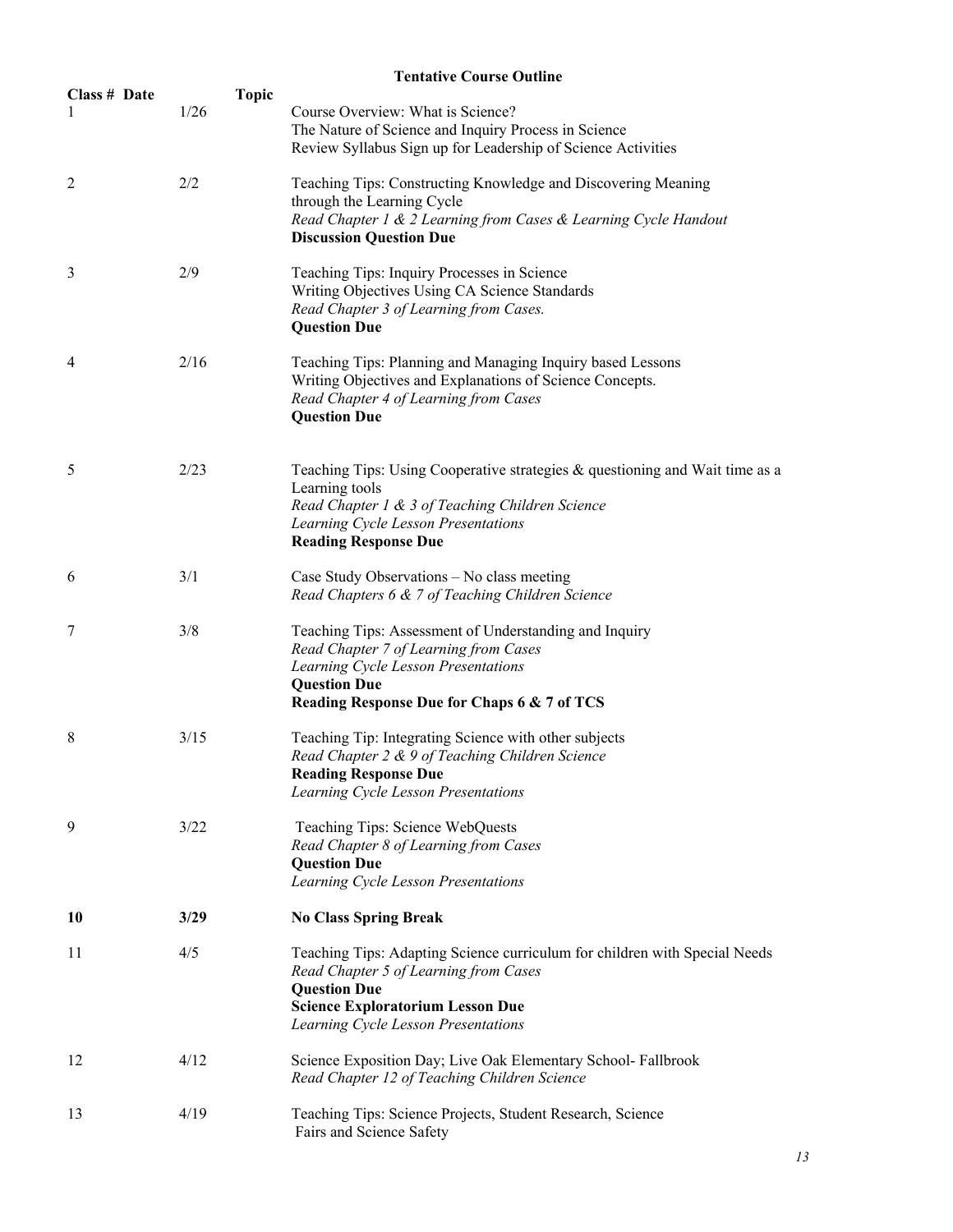|    |      | Read Chapters 17 & 18 of Teaching Children Science<br>Learning Cycle Lesson Presentations<br><b>Reading Response Due</b><br><b>Case Study Due</b>                                                                                                                            |
|----|------|------------------------------------------------------------------------------------------------------------------------------------------------------------------------------------------------------------------------------------------------------------------------------|
| 14 | 4/26 | Teaching Tips: Teaching for Understanding & Professional Development for<br><b>Elementary Science Teachers</b><br>Read Chapter 6 & 10 of Learning from Cases<br>Learning Cycle Lesson Presentations<br><b>Ouestion Due</b><br><b>Unit Plans Due</b><br><b>PCP Rubric Due</b> |
| 15 | 5/3  | Teaching Tips: State Approved Textbooks<br>Contemporary Issues in Science Education<br>Read Chapter 9 of Learning from Cases                                                                                                                                                 |

## **SCIENCE METHODS GRADESHEET**

|    | Assignments                                      | Percent of Grade | Your Grade |            | Points for Final Grade |
|----|--------------------------------------------------|------------------|------------|------------|------------------------|
|    | 1. Participation, Collaboration, Professionalism | 10%              |            | $x 0.10 =$ |                        |
|    | 2. Reading Responses                             | 15%              |            | $x 0.15 =$ |                        |
|    | 3. Discussion Questions                          | 10%              |            | $x 0.10 =$ |                        |
|    | 4. Science Instruction Case Study                | 25%              |            | $x 0.15 =$ |                        |
|    | 5. Leadership of Hands-on Science Lessons        | 25%              |            | $x 0.15 =$ |                        |
|    | 6. Science Lesson Exposition                     | 10%              |            | $x0.05=$   |                        |
| 7. | Science Teaching Unit and Presentation           | 15%              |            | $x 0.15 =$ |                        |
| 8. | Science Teaching Notebook                        | $5\%$            |            | $x 0.05 =$ |                        |

**FINAL GRADE = \_\_\_\_\_\_**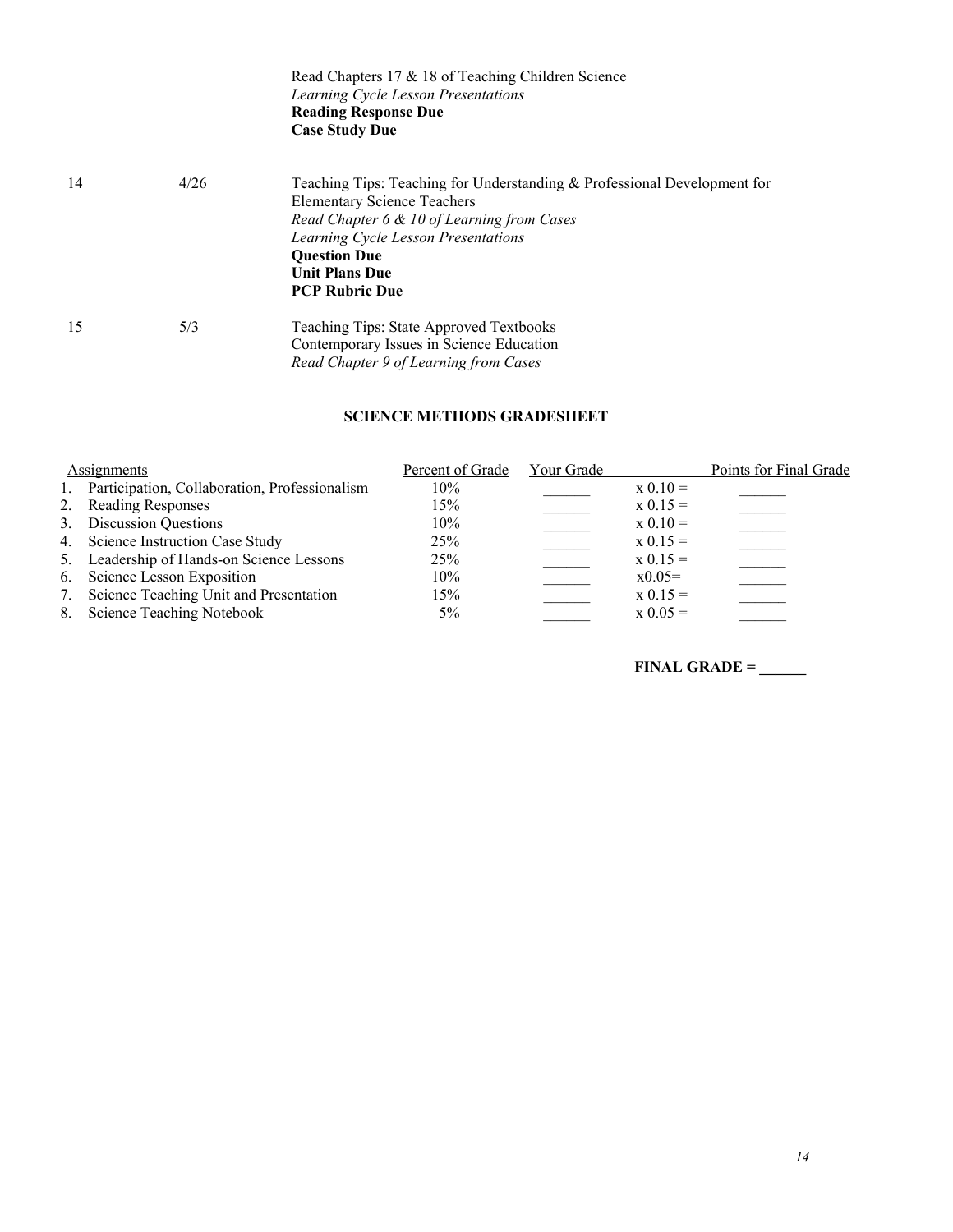## **APPENDIX A: Science Lesson Log**

You will need to copy and complete this form for each lesson presented during class.

## **LEARNING LOG FOR LEARNING CYCLE LESSONS**

Date: Title of Lesson: The Topic: Topic: Topic:

Presenters:

1. What were the major concepts taught during this lesson?

2. Questions to Instructors (and your answers). This should include suggestions for making the lesson more accessible to elementary school children. Other words from the follow up discussion in what ways can this lesson be improved? a.

b.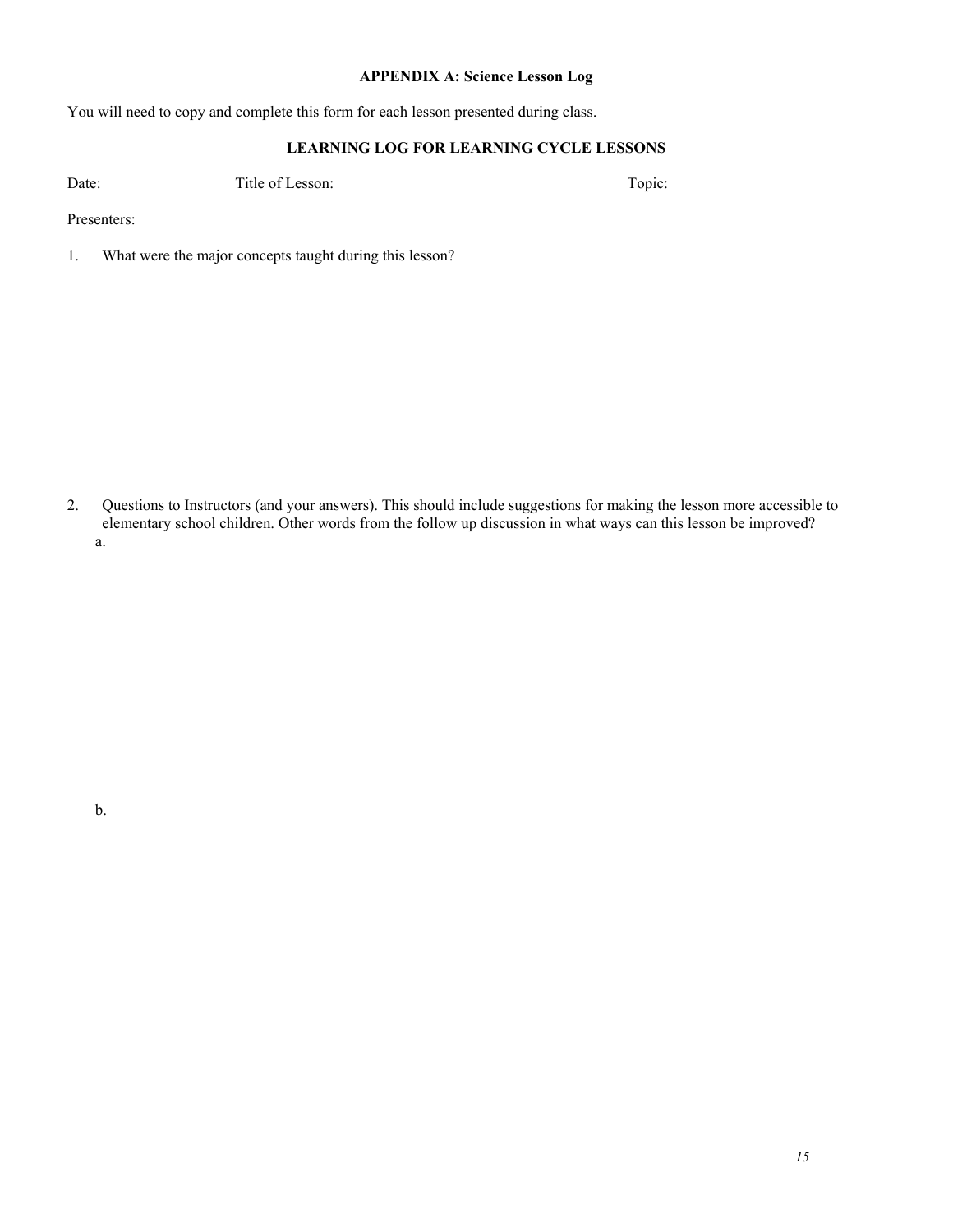3. What did the instructors do to facilitate learning?

4. What did you have difficulty with?

Notes: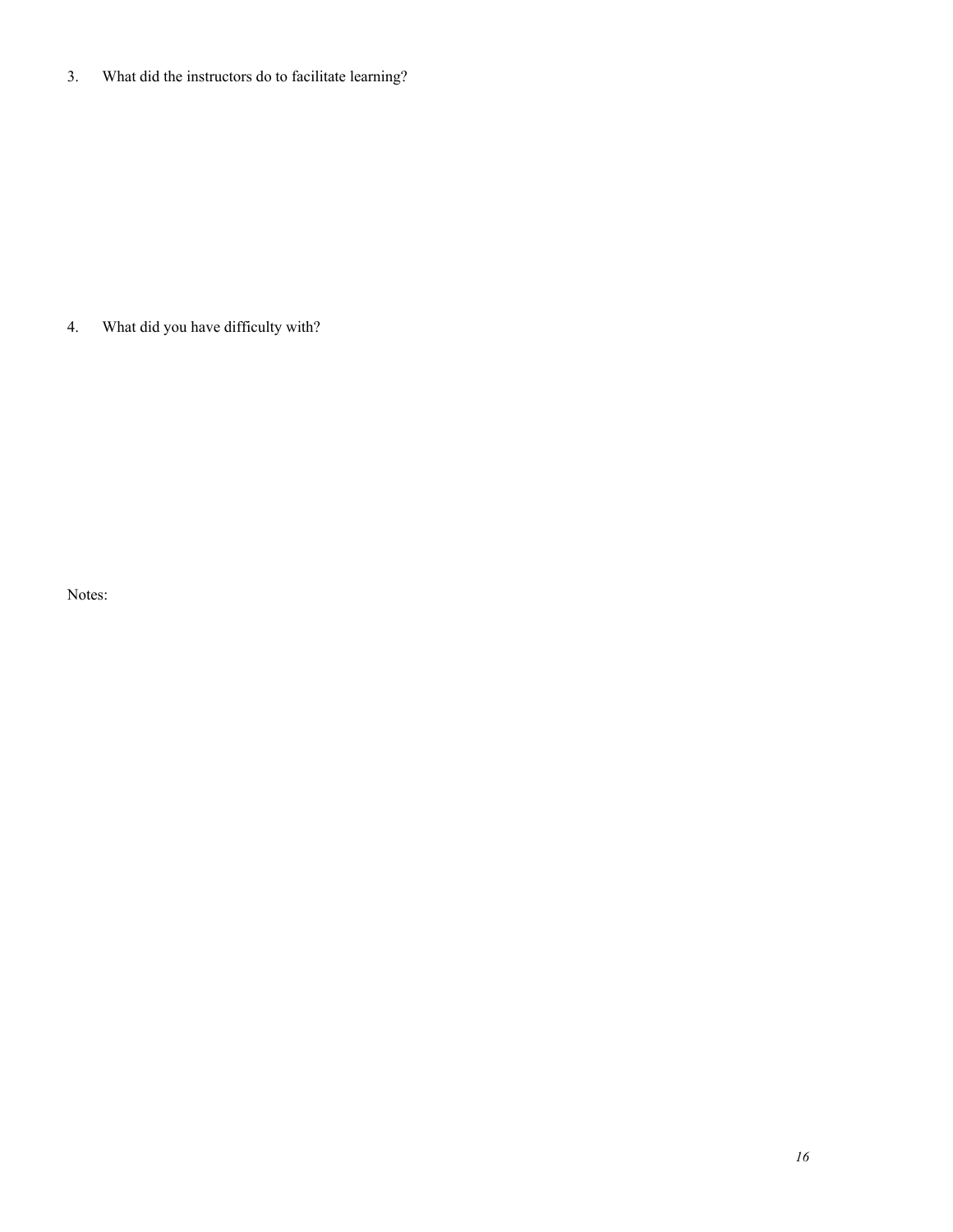# **Appendix B: RUBRIC FOR LEADERSHIP OF HANDS-ON SCIENCE LESSONS**

Name:

| <b>Score</b> | <b>Criteria Quality of Work</b>                              |                                                                                                                                                                    |                                                                                                                                                           |                                                                                                                                              |                                                                                                                                     |
|--------------|--------------------------------------------------------------|--------------------------------------------------------------------------------------------------------------------------------------------------------------------|-----------------------------------------------------------------------------------------------------------------------------------------------------------|----------------------------------------------------------------------------------------------------------------------------------------------|-------------------------------------------------------------------------------------------------------------------------------------|
|              | Materials                                                    | Materials were<br>provided so that all<br>students could easily<br>participate.                                                                                    | Materials were<br>provided so that<br>some students could<br>easily participate.                                                                          | Materials were<br>provided so that a<br>few students could<br>easily participate.                                                            | Materials were not<br>provided so that<br>students could easily<br>participate.                                                     |
|              |                                                              | 9 pts.                                                                                                                                                             | 6 pts.                                                                                                                                                    | 3 pts.                                                                                                                                       | $0$ pt.                                                                                                                             |
|              | Concept<br>Exploration                                       | All students<br>participated in a<br>developmentally<br>appropriate hands-on<br>science activity,<br>made observations,<br>and collected data.<br>Predictions were | Some students<br>participated in a<br>developmentally<br>appropriate hands-on<br>science activity,<br>made observations,<br>and collected data.           | A minimal number<br>of students<br>participated in a<br>hands-on science<br>activity, made<br>observations, and<br>collected data.           | None of the students<br>participated in a<br>hands-on science<br>activity, made<br>observations, and<br>collected data.             |
|              |                                                              | made at beginning.<br>9 pts.                                                                                                                                       | 6 pts.                                                                                                                                                    | 3 pts.                                                                                                                                       | $0$ pts.                                                                                                                            |
|              | Concept Invention                                            | Students shared their<br>observations, data<br>and explanations.<br>Teacher provided<br>further explanations<br>and terminology, and<br>tied it all together.      | A minimum of<br>student sharing and<br>explaining occurred.<br>Teacher provided<br>some explanation.                                                      | No student sharing<br>occurred. Teacher<br>provided all<br>explanations.                                                                     | No student sharing<br>occurred. Little<br>teacher sharing<br>occurred.                                                              |
|              |                                                              | 9 pts.                                                                                                                                                             | 6 pts.                                                                                                                                                    | $3$ pts.                                                                                                                                     | $0$ pts.                                                                                                                            |
|              | Science Content<br>Background<br>during Concept<br>Invention | Your team provided<br>a thorough<br>explanation of the<br>science content<br>background in the PP<br>presentation.<br>9 pts.                                       | Your team provided<br>a short explanation<br>of the science<br>content background.                                                                        | Your team provided<br>an incomplete<br>explanation of the<br>science content<br>background.                                                  | Your team provided<br>a poor explanation of<br>the science content<br>background.<br>$0$ pts.                                       |
|              |                                                              |                                                                                                                                                                    | 6 pts.<br>Your PP presentation Your PP presentation Your PP presentation Your PP presentation                                                             | 3 pts.                                                                                                                                       |                                                                                                                                     |
|              | Relevant Web<br><b>Sites</b><br>during Concept<br>Invention  | included 5 web sites<br>with descriptions and<br>links to the sites.<br>9 pts.                                                                                     | included 4 web sites<br>with descriptions and<br>links to the sites.<br>6 pts.                                                                            | included 2 web sites<br>with descriptions $\&$<br>links<br>3 pts.                                                                            | included no web sites<br>with descriptions $\&$<br>links.<br>$0$ pts.                                                               |
|              | Concept<br>Application                                       | All students<br>participated in a<br>developmentally<br>appropriate hands-on<br>science activity,<br>made observations,<br>and collected data.<br>9 pts.           | Some students<br>participated in a<br>developmentally<br>appropriate hands-on<br>science activity,<br>made observations,<br>and collected data.<br>6 pts. | A minimal number<br>of students<br>participated in a<br>hands-on science<br>activity, made<br>observations, and<br>collected data.<br>3 pts. | None of the students<br>participated in a<br>hands-on science<br>activity, made<br>observations, and<br>collected data.<br>$0$ pts. |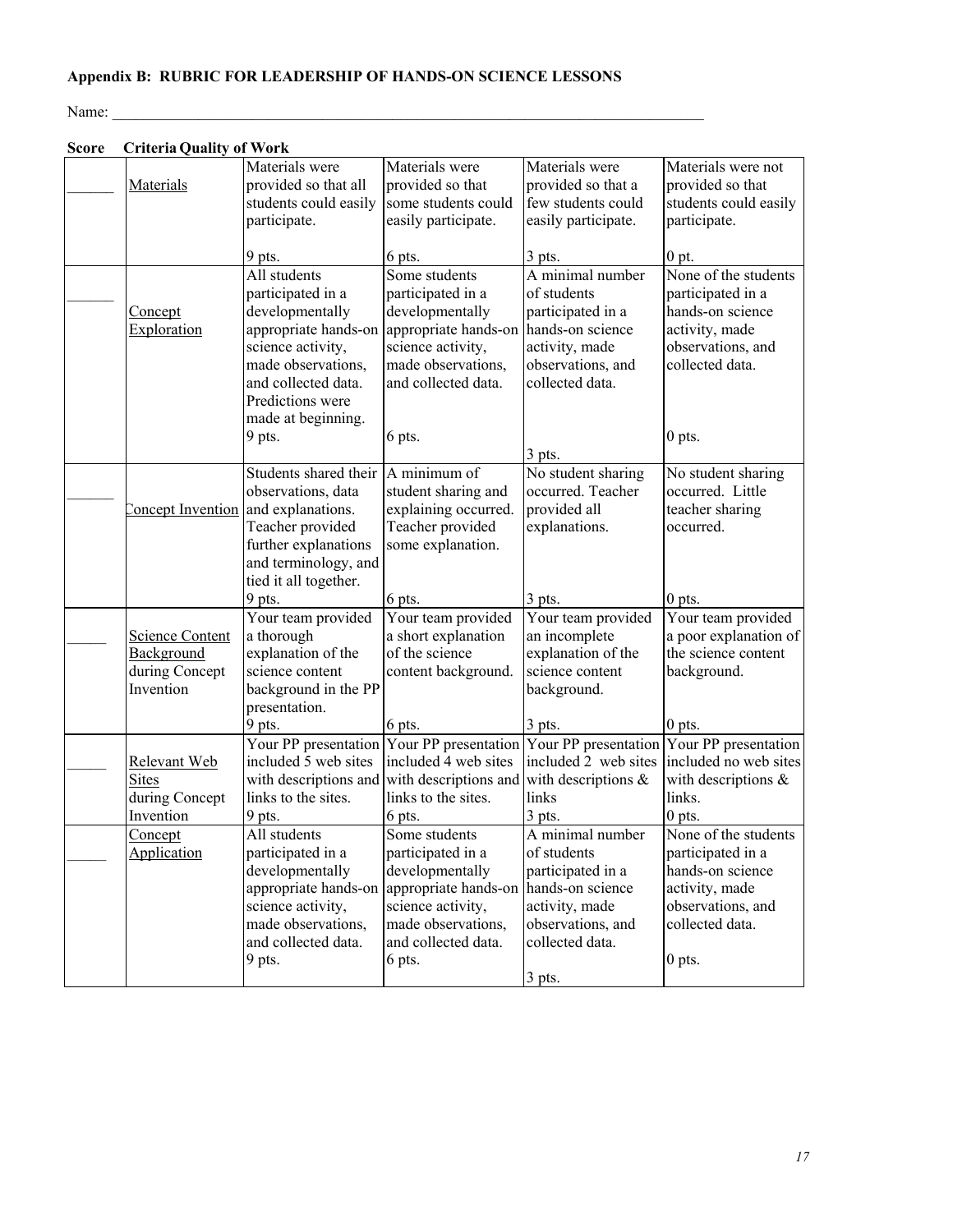|                 | Numerous (5-6)                        | 3-4 SDAIE strategies 1-2 SDAIE strategies No SDAIE strategies |                     |                    |
|-----------------|---------------------------------------|---------------------------------------------------------------|---------------------|--------------------|
|                 | SDAIE Strategies SDAIE strategies are | are explained.                                                | are explained.      | are explained.     |
|                 | explained.                            |                                                               |                     |                    |
|                 | 9 pts.                                | 6 pts.                                                        | $3$ pts.            | $0$ pts.           |
|                 | 5-6 applications to                   | 3-4 applications to                                           | 1-2 applications to | No applications to |
| Applications to | everyday life are                     | everyday life are                                             | everyday life are   | everyday life are  |
| eal life        | described.                            | described.                                                    | described.          | described.         |
|                 | 9 pts.                                | 6 pts.                                                        | 3 pts.              | $0$ pts.           |
|                 | 5-6 adaptations to                    | 3-4 adaptations to                                            | 1-2 adaptations to  | No adaptations to  |
| Adaptations for | meet the needs of                     | meet the needs of                                             | meet the needs of   | meet the needs of  |
| Students with   | students with                         | students with                                                 | students with       | students with      |
| Disabilities    | disabilities are                      | disabilities are                                              | disabilities are    | disabilities are   |
|                 | included.                             | included.                                                     | included.           | included.          |
|                 | 9 pts.                                | 6 pts.                                                        | $3$ pts.            | $0$ pts.           |
|                 | Handout included                      | Handout included 7-                                           | Handout included 3- | Handout included 0 |
| Handout         | objective(s), science                 | 8 of the 11                                                   | 4 of the 11         | of the 11          |
|                 | concept definition,                   | components.                                                   | components.         | components.        |
|                 | CA Science Content                    |                                                               |                     |                    |
|                 | Standards $(s)$ , 3                   |                                                               |                     |                    |
|                 | stages of Learning                    |                                                               |                     |                    |
|                 | Cycle, SDAIE                          |                                                               |                     |                    |
|                 | strategies,                           |                                                               |                     |                    |
|                 | adaptations for                       |                                                               |                     |                    |
|                 | students with                         |                                                               |                     |                    |
|                 | disabilities, science                 |                                                               |                     |                    |
|                 | content background,                   |                                                               |                     |                    |
|                 | relevant web sites,                   |                                                               |                     |                    |
|                 | applications to real                  |                                                               |                     |                    |
|                 | life, 2 questions and                 |                                                               |                     |                    |
|                 | references.                           |                                                               |                     |                    |
|                 | 9 pts.                                | 6 pts.                                                        | $3$ pts.            | $0$ pts.           |
|                 | Your team was ready                   | Your team                                                     | Your team           | Your team did not  |
| <b>Timing</b>   | to present at the                     | accomplished some                                             | accomplished few of | accomplish any of  |
|                 | beginning of class,                   | of the items listed.                                          | the items listed.   | the items listed.  |
|                 | had all materials                     |                                                               |                     |                    |
|                 | ready and all                         |                                                               |                     |                    |
|                 | handouts copied, and                  |                                                               |                     |                    |
|                 | stayed within the 45-                 |                                                               |                     |                    |
|                 | 55 minutes allocated.                 |                                                               |                     |                    |
|                 | You kept students                     |                                                               |                     |                    |
|                 | on-task and did not                   |                                                               |                     |                    |
|                 | waste time.                           |                                                               |                     |                    |
|                 | 9 pts.                                | 6 pts.                                                        | 3 pts.              | $0$ pts.           |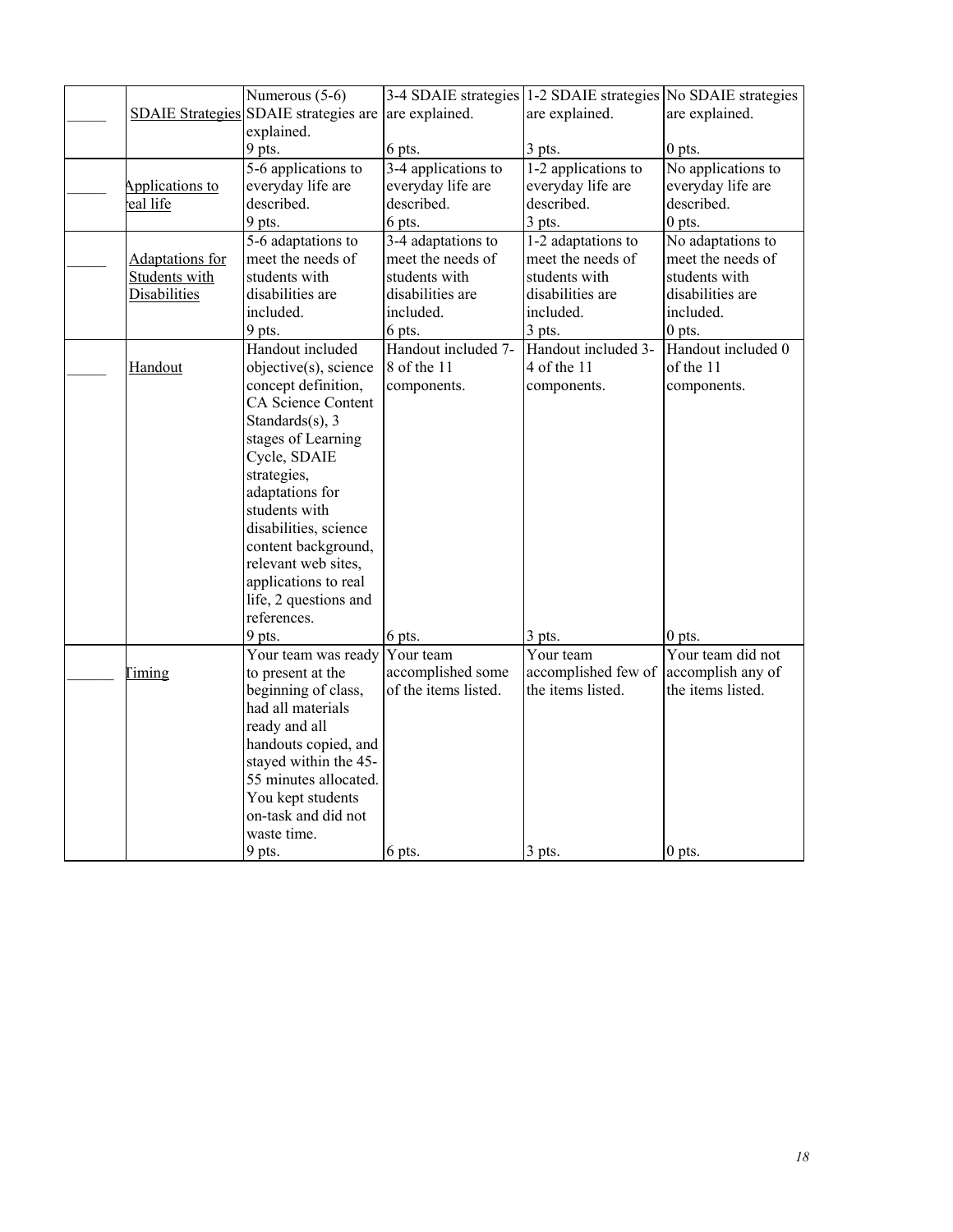# **APPENDIX C: SCIENCE TEACHING UNIT RUBRIC**

Name:

**Topic \_\_\_\_\_\_\_\_\_\_\_\_\_\_\_** *To receive a grade, turn in a stamped, self-addressed manila envelope with unit.*

| SCOTE CTRETIA QUAIRY OF WOTK      |                                              |                                           |                                             |                                           |
|-----------------------------------|----------------------------------------------|-------------------------------------------|---------------------------------------------|-------------------------------------------|
|                                   | Unit plan was                                | Unit plan included                        | Unit plan was very                          | No unit plan was                          |
| <b>Unit Plan</b>                  | included, with title,                        | some, but not all, of                     | brief and did not                           | included.                                 |
|                                   | grade level, goals,                          | the components.                           | include all                                 |                                           |
|                                   | standards, lesson                            |                                           | components.                                 |                                           |
|                                   | descriptions.                                |                                           |                                             |                                           |
|                                   | 6 pts.                                       | 4 pts.                                    | 2 pts.                                      | $0$ pt.                                   |
| <b>Science Concept</b>            | Science concept(s)<br>is/are correctly       | Science concept<br>is/are poorly defined, | Science concept(s)<br>is/are poorly defined | Science concept(s)<br>is/are not defined. |
|                                   | defined in complete                          | or correctly defined                      | in incomplete                               |                                           |
|                                   | sentence(s).                                 | but not in complete                       | $sentence(s)$ .                             |                                           |
|                                   |                                              | sentence(s).                              |                                             |                                           |
|                                   | 6 pts.                                       | 4 pts.                                    | 2 pts.                                      | $0$ pt.                                   |
|                                   | Science Standard(s)                          | Science Standard(s)                       | Science Standard is                         | No Science                                |
| CA Science                        | is/are included and                          | briefly stated.                           | alluded to, but not                         | Standards are                             |
| <b>Content</b>                    | completely stated.                           |                                           | stated.                                     | included.                                 |
| Standard(s)                       | 6 pts.                                       | 4 pts.                                    | 2 pts.                                      | $0$ pt.                                   |
| Objectives                        | Behavior objectives                          | Behavioral                                | Objectives are not                          | Objectives are                            |
|                                   | with action verbs are                        | objectives are poorly                     | behavioral                                  | absent.                                   |
|                                   | written in complete                          | written.                                  | objectives.                                 |                                           |
|                                   | sentences.<br>6 pts.                         |                                           |                                             | $0$ pt.                                   |
|                                   | All students                                 | 4 pts.<br>Some students                   | 2 pts.<br>A few students                    | $\overline{\text{No}}$ students           |
| Exploration                       | participate in                               | participate in                            | participate in hands-                       | participate in hands-                     |
|                                   | developmentally                              | developmentally                           | on science activities,                      | on science activities,                    |
|                                   | appropriate hands-on                         | appropriate hands-on                      | make observations,                          | make observations,                        |
|                                   | science activities,                          | science activities,                       | and collect data in 2                       | and collect data in                       |
|                                   | make observations,                           | make observations,                        | lessons.                                    | lessons.                                  |
|                                   | and collect data in all                      | and collect data in all                   |                                             |                                           |
|                                   | lessons.                                     | lessons.                                  |                                             |                                           |
|                                   | 6 pts.                                       | 4 pts.                                    | 2 pts.                                      | 0 <sub>pt.</sub>                          |
| Concept                           | Students share their                         | A minimum of                              | No student sharing                          | No student sharing                        |
| Invention                         | observations, data                           | student sharing and                       | occurs. Teacher                             | occurs. Little                            |
|                                   | and explanations.                            | explaining occurs.                        | provides all                                | teacher sharing                           |
|                                   | Teacher provides                             | Teacher provides                          | explanations.                               | occurs.                                   |
|                                   | further explanations<br>and terminology, and | some explanation.                         |                                             |                                           |
|                                   | ties it all together                         |                                           |                                             |                                           |
|                                   | 6 pts.                                       | 4 pts.                                    | 2 pts.                                      | 0 <sub>pt.</sub>                          |
|                                   | All students                                 | Some students                             | Few students                                | No students                               |
|                                   | participate in                               | participate in                            | participate in hands-                       | participate in hands-                     |
| <b>Concept</b>                    | developmentally                              | developmentally                           | on science activities,                      | on science activities,                    |
| Application                       | appropriate hands-on                         | appropriate hands-on                      | make observations,                          | make observations,                        |
|                                   | science activities,                          | science activities.                       | and collect data in 2                       | and collect data in                       |
|                                   | make observations,                           | make observations,                        | lessons.                                    | lessons.                                  |
|                                   | and collect data in all                      | and collect data in all                   |                                             |                                           |
|                                   | lessons.                                     | lessons.                                  |                                             |                                           |
|                                   | 6 pts.                                       | 4 pts.                                    | 2 pts.                                      | $0$ pt.                                   |
|                                   | You included<br>alternative                  | You included a list<br>of assessments and | You included one<br>assessment and one      | You did not include<br>alternative        |
| Alternative<br><b>Assessments</b> | assessments, clear                           | rubrics, but no                           | rubric.                                     | assessments or                            |
| <b>And Rubric</b>                 | explanations of each,                        | explanation.                              |                                             | rubrics.                                  |
|                                   | and rubrics.                                 |                                           |                                             |                                           |
|                                   | 6 pts.                                       | 4 pts                                     | $2$ pts.                                    | $0$ pt.                                   |

## **Score Criteria Quality of Work**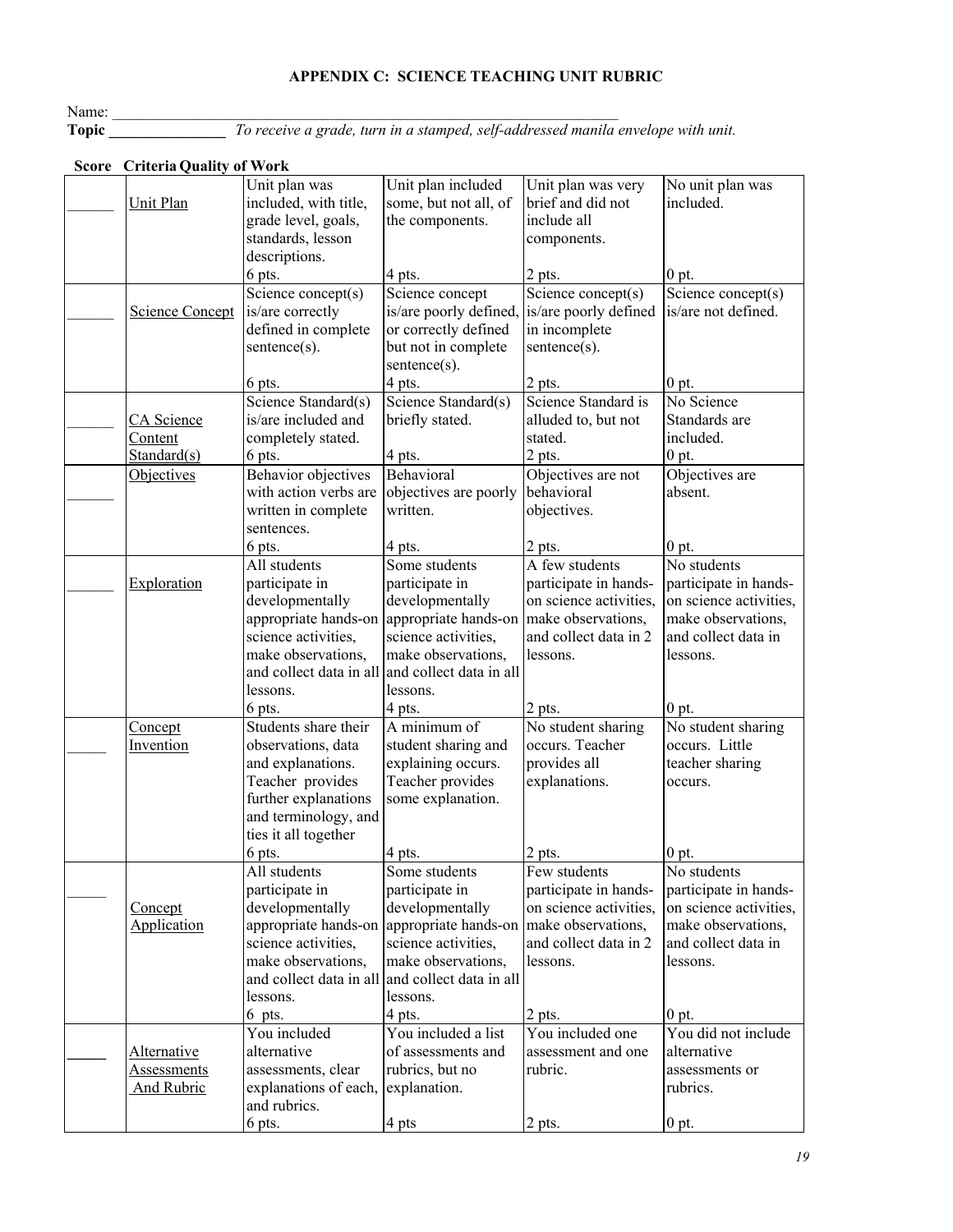|                         | Numerous (5-6)                           | 3-4 SDAIE strategies 1-2 SDAIE strategies 1 SDAIE strategy is                       |                       |                       |
|-------------------------|------------------------------------------|-------------------------------------------------------------------------------------|-----------------------|-----------------------|
| <b>SDAIE Strategies</b> | SDAIE strategies are are explained.      |                                                                                     | are explained.        | listed.               |
|                         | explained.                               | 4 pts.                                                                              | 2 pts.                |                       |
|                         | 6 pts.                                   |                                                                                     |                       | $0$ pt.               |
|                         | Numerous $(5-6)$                         | 3-4 adaptations for                                                                 | 3-4 adaptations for   | No adaptations for    |
| Adaptations for         | adaptations for                          | working with                                                                        | working with          | working with          |
| Students with           | working with                             | students who have                                                                   | students who have     | students who have     |
| Disabilities            | students who have                        | disabilities are                                                                    | disabilities are      | disabilities are      |
|                         | disabilities are                         | explained.                                                                          | explained.            | explained.            |
|                         | explained.                               |                                                                                     |                       |                       |
|                         | 6 pts.                                   | 4 pts.                                                                              | 2 pts.                | $0$ pts.              |
|                         | You included 3 ways                      | You included some                                                                   | You included a list   | You included no       |
| Ways to Integrate       | to integrate                             | information on how                                                                  | of ways to integrate  | ways to integrate     |
| Technology              | technology into the                      | to integrate                                                                        | technology into the   | technology into the   |
|                         | unit, with                               | technology into the                                                                 | unit but no           | unit.                 |
|                         | explanations.                            | unit.                                                                               | explanations.         |                       |
|                         | 6 pts.                                   | 4 pts.                                                                              | 2 pts.                | 0 pt.                 |
|                         | A thorough                               | Some science                                                                        | A very brief          | No explanation of     |
| Science Content         | explanation of the                       | background was                                                                      | explanation of the    | the science content   |
| Background              | science content                          | included.                                                                           | science content       | background was        |
|                         | background was                           |                                                                                     | background was        | included.             |
|                         | included.                                |                                                                                     | included.             |                       |
|                         | 6 pts.                                   | 4 pts.                                                                              | 2 pts.                | $0$ pt.               |
|                         |                                          | Your PP presentation Your PP presentation Your PP presentation Your PP presentation |                       |                       |
| Web Sites               | included 5 web sites                     | included 4 web sites                                                                | included 2 web sites, | included 0 web sites  |
|                         | with descriptions and                    | with descriptions and                                                               | but not descriptions  | with descriptions and |
|                         | links to the sites.                      | links.                                                                              | or links.             | links to the sites.   |
|                         | 6 pts.                                   | 4 pts.                                                                              | 2 pts.                | $0$ pt.               |
| References              | Your unit includes                       | Your unit includes a                                                                | Only reference titles | References are not    |
|                         | complete references.                     | list of references, not                                                             | are included.         | included.             |
|                         |                                          | complete info.                                                                      |                       |                       |
|                         | 6 pts.                                   | 4 pts                                                                               | 2 pts.                | 1 pt.                 |
|                         | Your presentation                        | Your presentation                                                                   | You followed a few    | You did not do a      |
| Presentation            | was outstanding,                         | followed the                                                                        | of the guidelines for | presentation.         |
|                         | creative, interesting.                   | guidelines, and                                                                     | presentations. There  |                       |
|                         | Your explanations                        | showed that you had                                                                 | was some evidence     |                       |
|                         | showed evidence of a an understanding of |                                                                                     | of planning and       |                       |
|                         | thorough                                 | most aspects of the                                                                 | practice You had a    |                       |
|                         | understanding of the                     | topic and teaching                                                                  | limited               |                       |
|                         | topic and teaching                       | applications.                                                                       | understanding of the  |                       |
|                         | applications.                            |                                                                                     | topic.                |                       |
|                         | 16 pts.                                  | $11$ pts.                                                                           |                       | $0$ pts.              |
|                         |                                          |                                                                                     | 5pts.                 |                       |